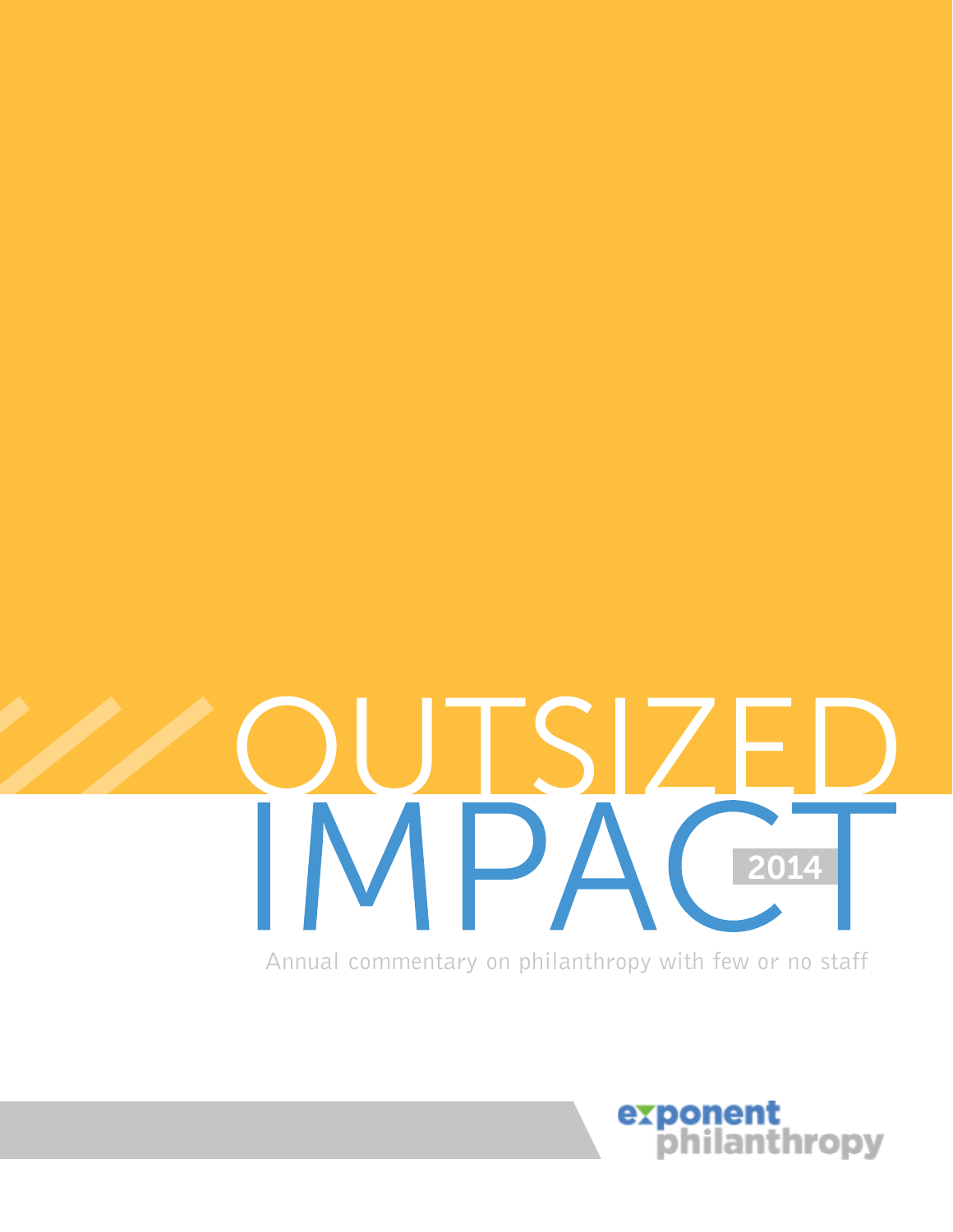**Exponent Philanthropy amplifies and celebrates the vital work of a diverse group of givers who give big while keeping their operations lean, including foundations, public charities, donor advised funds, giving circles, and individual donors. We're a vibrant membership organization, and we provide resources and valuable connections to help funders make the most of the minutes they have and the dollars they give.**

**We welcome all philanthropists who work with few or no staff to join our organization and benefit from our nationwide network, wide range of resources, and high-quality programming.**

**This report and Exponent Philanthropy's other publications and activities are supported by membership dues, donations, foundation grants, and corporate partnerships. We thank all our members and supporters for their generosity. For information about our supporters and how you can help us empower philanthropists to leverage their resources and amplify their impact, visit exponentphilanthropy.org/ about/support-us.**

**Exponent Philanthropy 1720 N Street, NW Washington, DC 20036 Phone: 202-580-6560 Fax: 202-580-6579 Web: exponentphilanthropy.org Twitter: @exponentphil Blog: philanthrofiles.org**

**© 2014 Exponent Philanthropy All rights reserved.**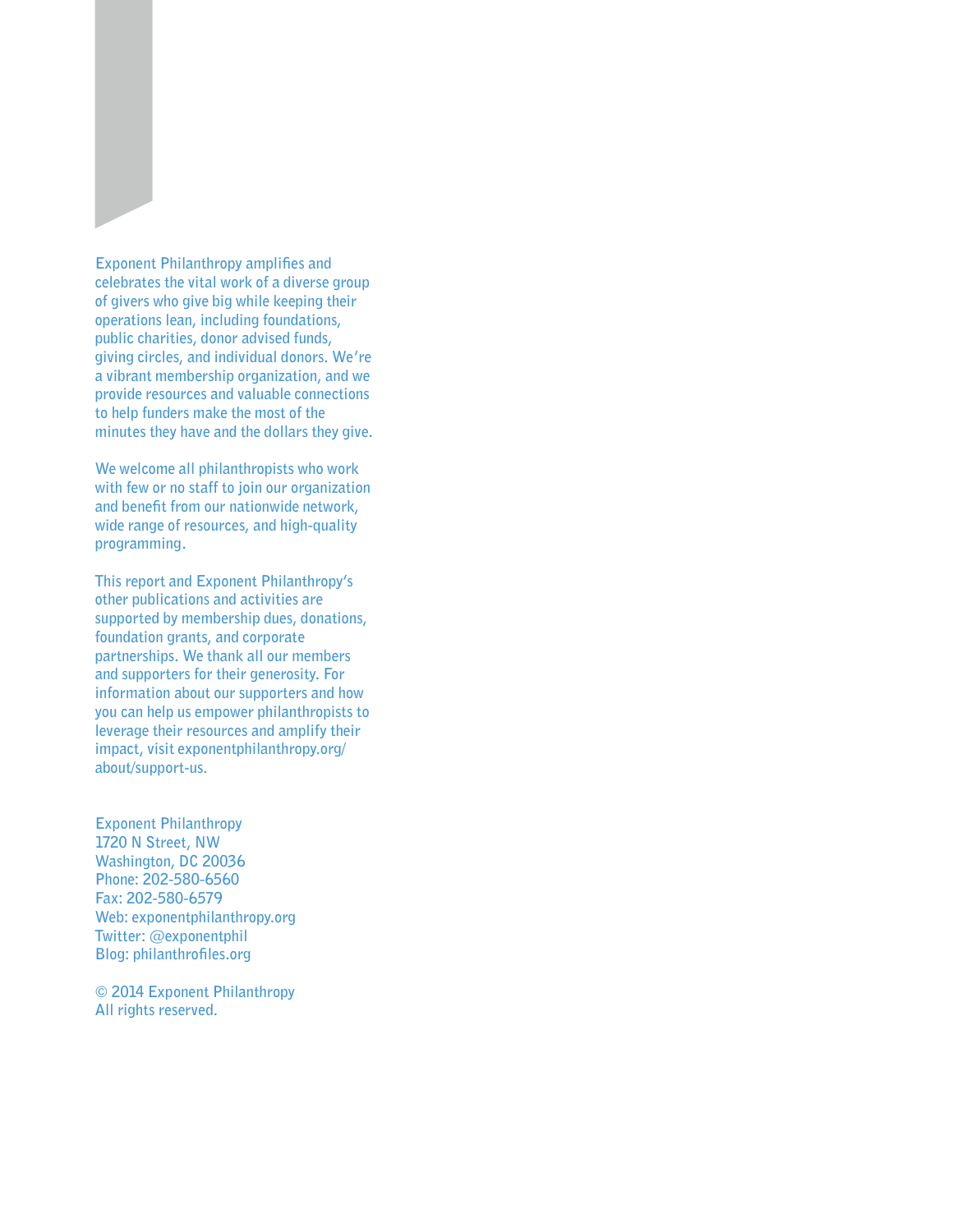### When it comes to philanthropic impact, size truly doesn't matter. In fact, some would argue, the smaller the operation, the more agile, flexible, and fast-acting it can be.

**Across the country, tens of thousands of foundations, giving circle members, donor advised fund holders, and individual donors are intentionally keeping their operations lean and their ears to the ground. In doing so, they're able to nimbly maneuver their dollars, skills, and leadership to do the most good.**

**This style of philanthropy—philanthropy practiced with few or no staff—is powerful, popular, and on the rise. In fact, it makes up the largest segment of all philanthropies. In the following pages, thought leaders share their commentary on the trends shaping this type of giving and its outsized impact on the world.**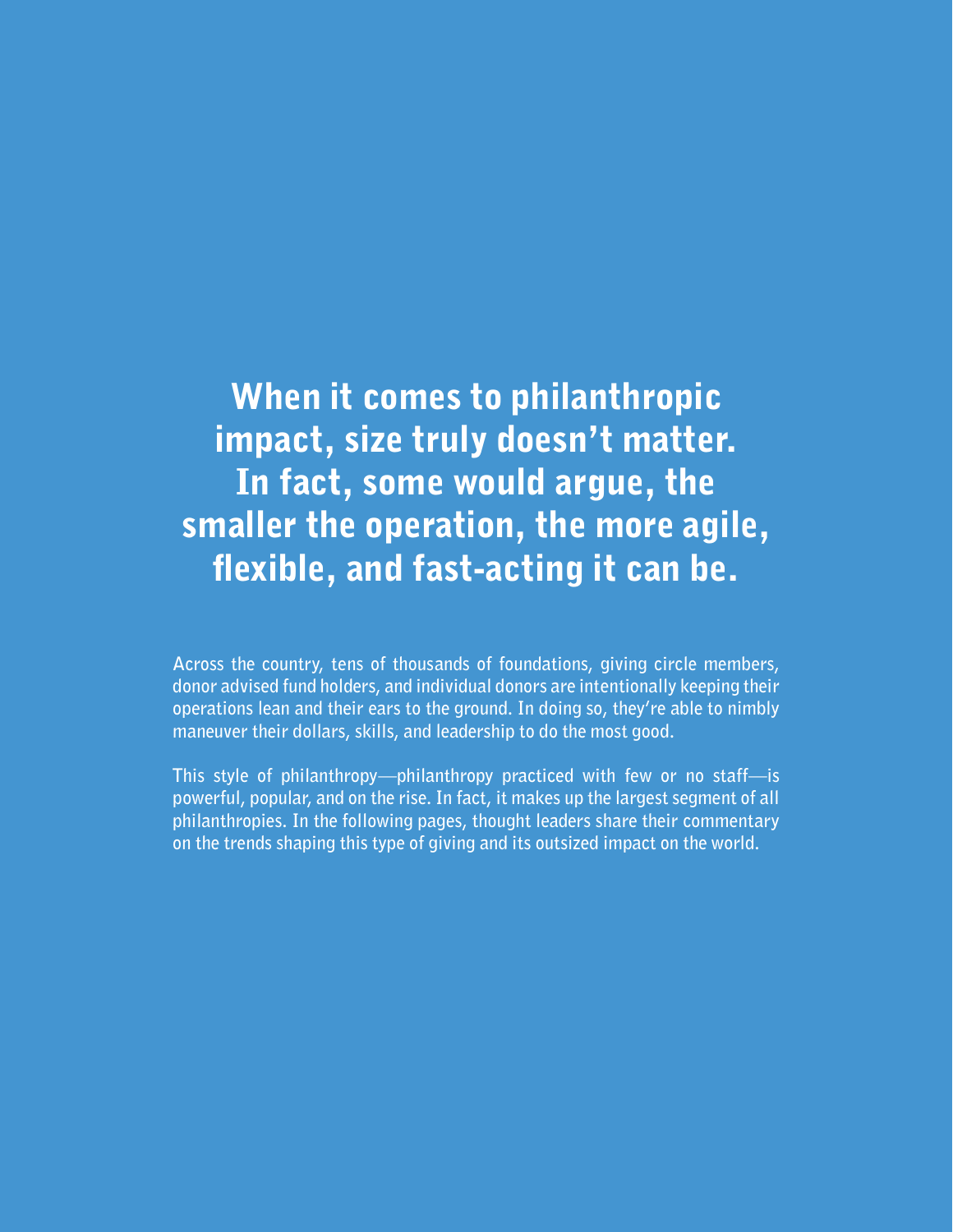## Horizontal Is the New Vertical



### —Henry Berman, Exponent Philanthropy

istorically philanthropy has, for the most part, operated in a vertical mode.<br>At the top were the institutions and individuals holding the most money—ar<br>often operating with the most infrastructure. Below them was everyone At the top were the institutions and individuals holding the most money—and often operating with the most infrastructure. Below them was everyone else, including smaller organizations and individuals, and those seeking funding. The hierarchy, for those at the top, meant it was easy to be less connected to the communities and causes they supported. For funders at the bottom, it meant being less visible and less understood, working in the shadows of those at the top. But no more.

For several years, the axes have been shifting, such that the vertical is now horizontal. Those who choose to practice their philanthropy by operating in a lean manner are now level with both larger, staffed funders and, the reason we are *all* here, recipients.

To be sure, being on the same level is not really new. Many funders have for years, even decades, cultivated powerful and productive relationships with those they serve. What *is* new is the rise in prominence of philanthropists who operate with few or no staff, and the growing recognition of the power they have to accomplish tremendous good. These funders—whether giving through foundations, donor-advised funds, giving circles, or individual checkbooks—are leveraging the power and agility that comes with operating close to communities and causes. They are achieving enormous, outsized impact across the country and around the world.

### Philanthropy's brave new world

Why the recognition now? The answer is not in the funds being dispersed but rather in all the extras that come with them. Philanthropists with few or no staff recognize the expanding economy of philanthropy. They see an economy where knowledge, intention, and passion are the new currencies. An economy where technical assistance, capacity building, convening, communications, and advocacy are tools as powerful as a checkbook. And they understand how much can be accomplished by using these tools to leverage the impact of their dollars.

When the long defunct Eastern Airlines operated a shuttle between Boston and New York, passengers purchased a ticket in flight. The ubiquitous drink cart was replaced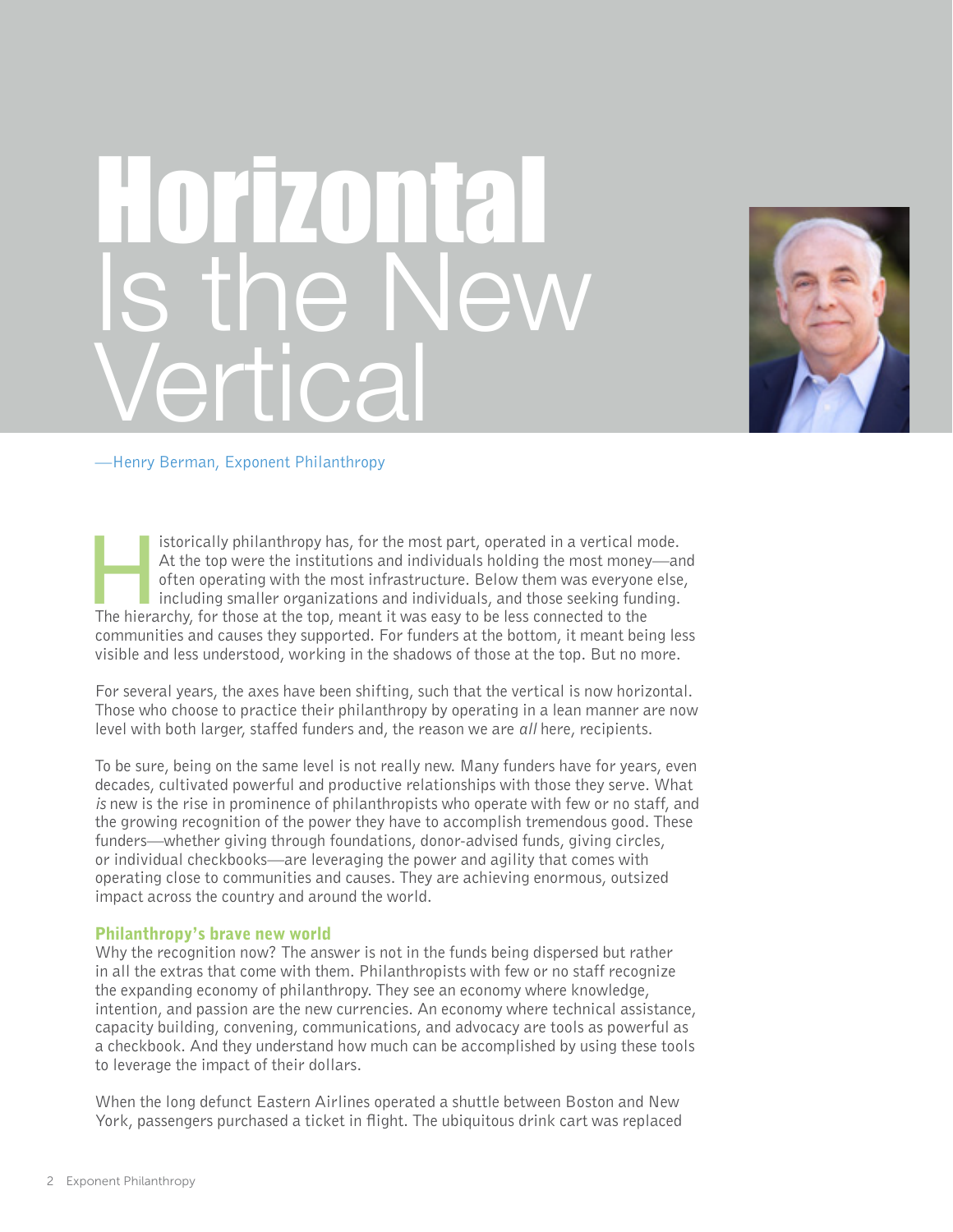### **By standing together with one another and those we serve, focusing on improving the world, there is nothing our philanthropy can't achieve.**

with one that processed credit card payments, and the old joke was that all you got on the shuttle was a receipt. The parallel in grantmaking are the funders who may have issued grant checks in the past and waited for reports with no further interactions or idea sharing with recipients. Fortunately, these funders are a diminishing breed as today's nimble funders, more involved than ever with their grantees, do just the opposite as the practice of philanthropy evolves.

Funders who choose to make a big difference while staying small have their feet firmly on the ground in their communities, directly beside those they fund. And not only does the horizontal axis position nonprofits as equals with funders, it means that all funders become colleagues as well. And once connections are forged, the opportunities for sharing and collaborations grow.

But how can we encourage those connections?

### Forging connections

When Steve Jobs was CEO at Pixar, he oversaw the design and construction of a new headquarters. He created a space where everyone—animators, computer engineers, scientists, and executives shared one roof. He recognized the power and potential of bringing people together. From his biography: "If a building doesn't encourage [collaboration], you'll lose a lot of innovation and the magic that's sparked by serendipity. So we designed the building to make people get out of their offices and mingle in the central atrium with people they might not otherwise see."

Bringing people together. Jobs did it at Pixar, a powerhouse in creating animated films. And Bell Labs, among the greatest innovation centers of the 20th century, also used its physical layout to bring people from seemingly unrelated disciplines together to

share, collaborate, and, ultimately, develop the great technological advancements that changed our world.

In the same spirit of bringing people together, we at Exponent Philanthropy are committed to guiding philanthropists with few or no staff on their journeys, connecting them with one another and vetted consultants, and championing their accomplishments and the manner in which they succeed. We recognize the powerful outcomes created by these donors, trustees, and philanthropic professionals. Theirs is the philanthropy of today, and the future.

We face great challenges as a sector. Nonprofits are called on to do more with less. Funders are pressed to demonstrate impact. By standing together with one another and those we serve, focusing on improving the world, there is nothing our philanthropy can't achieve.

*CEO Henry Berman was instrumental in helping the Association of Small Foundations (ASF) evolve into Exponent Philanthropy in 2014, expanding the organization's reach to serve all philanthropists with few or no staff. In his continuing role as a foundation trustee, Henry has been a dues-paying member of Exponent Philanthropy since 2003. He served on the Exponent Philanthropy (then, ASF) board from 2008–2010 and was appointed CEO in 2011. Previously, Henry had a long career in educational media and technology. He also served as a board member, volunteer, fundraiser, and/or marketer for several nonprofit organizations. He is a founding board member of the Museum of Broadcast Technology and currently serves on the boards of the Center for Disaster Philanthropy and National Council of Nonprofits.*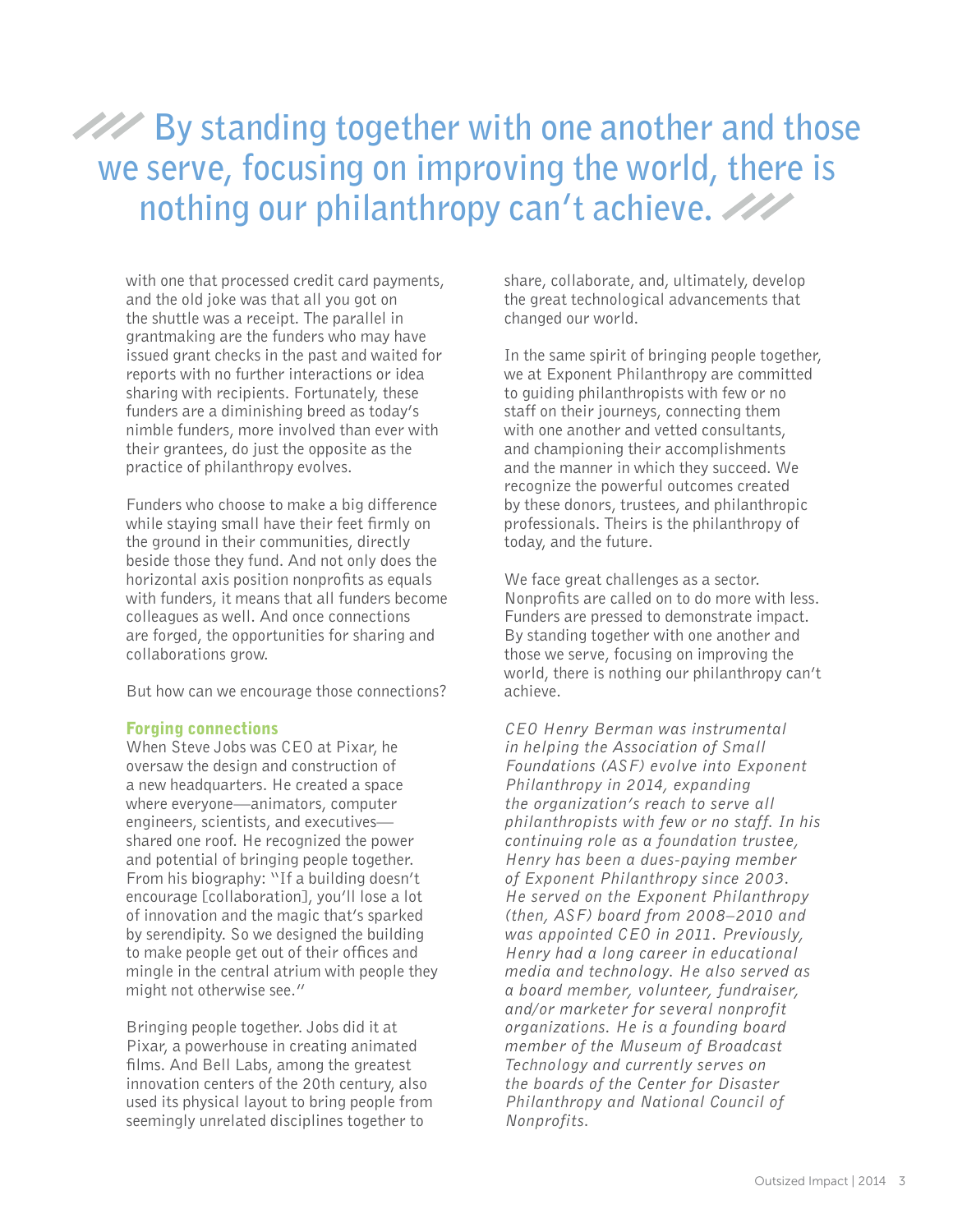## $\overline{a}$ for Your Preh



— Andy Carroll, Exponent Philanthropy

F unders with few or no staff provide leadership by using their many assets, and their influence, to address important issues in communities.

Exponent Philanthropy is telling the story of leadership to empower more funders to step into leadership roles. Through dozens of interviews, we have learned how philanthropists provide leadership, what qualities empower leadership, and how philanthropists come to be leaders.

A surprising thing we learned is that leadership is seldom planned; instead, philanthropists step up to leadership through a journey that begins with passion for an issue, and a desire to learn everything about that issue. Leadership is something that unfolds, a journey that takes philanthropists to places they never imagined they'd go.

### **A time for leadership**

Never has leadership been so needed. Diverse forces and trends are reshaping communities and our society, changing the demands on philanthropy.

- There is growing recognition that many of the problems philanthropists address are complex, difficult to understand, and impossible to solve by one funder or nonprofit at a time. Many are calling for a more collective approach.
- Many complex problems such as hunger, homelessness, and economic insecurity are only increasing in size and scope.

Exponent Philanthropy's private foundation members grant more than



annually, particularly impressive considering that



and on average spend just 15¢ per dollar

on operating costs.

*—Foundation Operations and Management Report.*  Exponent Philanthropy, 2013.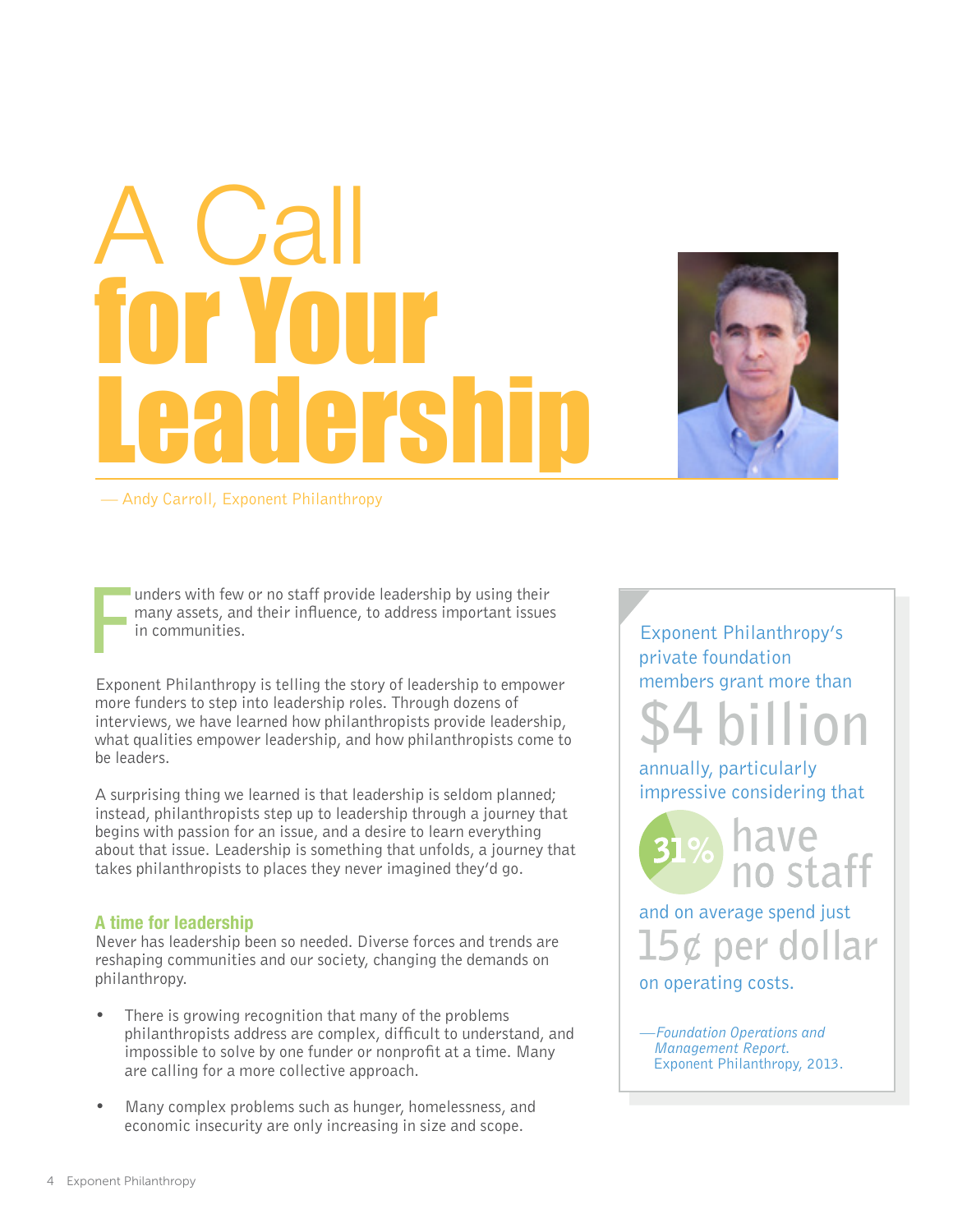• Public funding is declining for schools, child care centers, human service organizations, arts groups, and other nonprofits that funders value and support. Many in the philanthropic sector are now openly acknowledging that private dollars cannot make up for the cuts in government support.

In this landscape of scarcity and growing needs, giving in the traditional ways cannot address the demands. By stepping into leadership roles, philanthropists uncover the potential for much greater, catalytic impact.

What do changing times and challenges call us to do as philanthropists?

Use your freedom and agility to listen and **respond.** Take time to step back, engage your grantees, and ask them the powerful question, What do you need? You have the agility to shift resources quickly to help organizations meet rising demands. If grantees need general operating support or capacity building, you have the ability to respond.

together, and build collective forces.

**Fund advocacy.** Your grantees know the issues they work on better than anyone. They are in a terrific position to influence policy around those issues, but many don't have the resources or blessing of their funders to do so. Provide support for advocacy, and encourage your grantees to have a place at the policy table.

### Use your power to speak out and

advocate. Your voice as a philanthropist carries great weight. Most philanthropists don't recognize this, or shy away from it. Speak out about urgent issues you care about. Your voice can bring attention and resources, and help mobilize others. Talk with your elected officials about important community issues as well.

The deep challenges of our times call upon donors and foundations to be not only financiers, but knowledge creators and analysts, convenors, connectors, advocates, brokers, mobilizers, catalysts, and movement builders.

**Never has leadership been so needed. Diverse forces and trends are reshaping communities and our society, changing the demands on philanthropy.**

**Develop knowledge and insight.** You have the freedom and broad perspective to look across your community and pinpoint the most important and neglected problems. Few have your position to do this. You can take time to listen to people who have promising ideas, and get those ideas noticed. You can commission research about an issue and publicize it to catch the public's attention.

Use your power to mobilize. The model that philanthropy has followed for decades, with individual funders working in isolation, is poorly suited to the scope and complexity of current issues. You are positioned in society as few others to bring together people from all sectors—business, government, academia, nonprofits—to identify the most important problems, share knowledge, develop solutions

Bold leadership by funders is perfectly attuned, and desperately needed, by a changing world.

*Senior Program Director Andy Carroll has 30 years of experience in management, training, and program development for nonprofit organizations. At Exponent Philanthropy, he develops resources and programs on grantmaking, leadership, and trends. One of Andy's goals and passions is to empower more foundations and donors to take advantage of their unique freedom, assets, and powers to provide leadership on important issues they feel passionate about. Prior to joining Exponent Philanthropy, Andy developed programs at the National Center for Family Philanthropy and Council on Foundations.*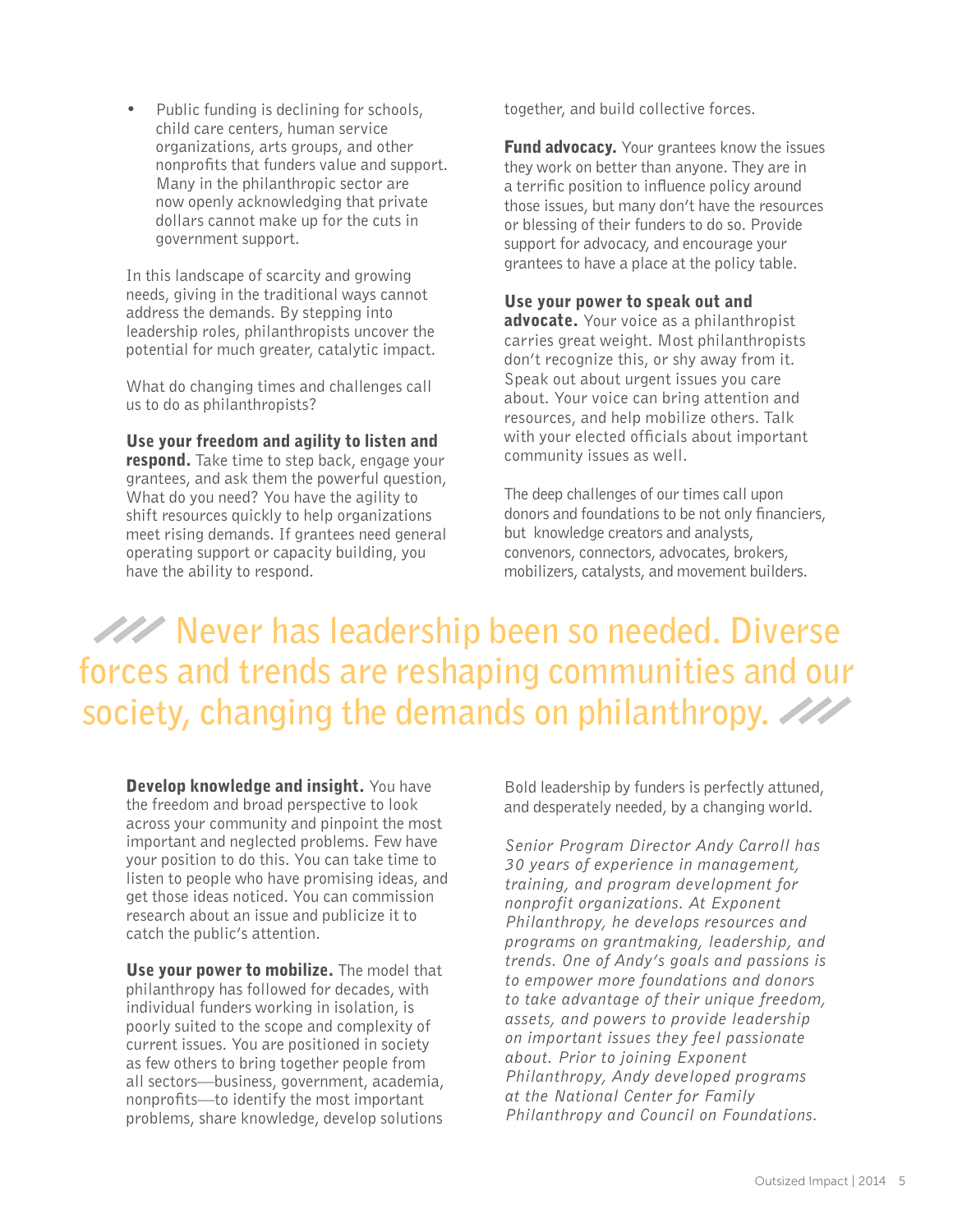## You Can Get There From Here

—Cynthia Strauss, Fidelity Charitable®



I 've always found it apt when philanthropists use the term "journey" to describe their giving. To me, the word encompasses the stops, starts and, most important, the learning that accompanies a philanthropic lifetime—the side trips and experiences along the way that so often have deep and significant meaning for the donor. Hopefully, your own philanthropic journey represents a unique and continually rich exploration.

### **There are multiple giving tools available**

Fortunately, there are numerous vehicles available to help you reach your charitable destination as easily, effectively, and efficiently as possible. Until quite recently, foundations and charitable trusts were the most widely employed vehicles for individuals or families with several million or more charitable dollars to dedicate. For more and more today, however, donor-advised funds (DAFs) are being added to the mix.

As DAF programs have grown in number, so have the variety and sophistication of their offerings. Many DAF programs have in-house experts to aid giving that requires an advanced level of support for example, donating complex assets like private or restricted stock, international giving, or impact investing. Donors can also leverage the DAF program's expertise in supporting donors as they shift to a more specialized charitable focus or adopt an entirely new direction.

No one charitable vehicle is inherently better than another. What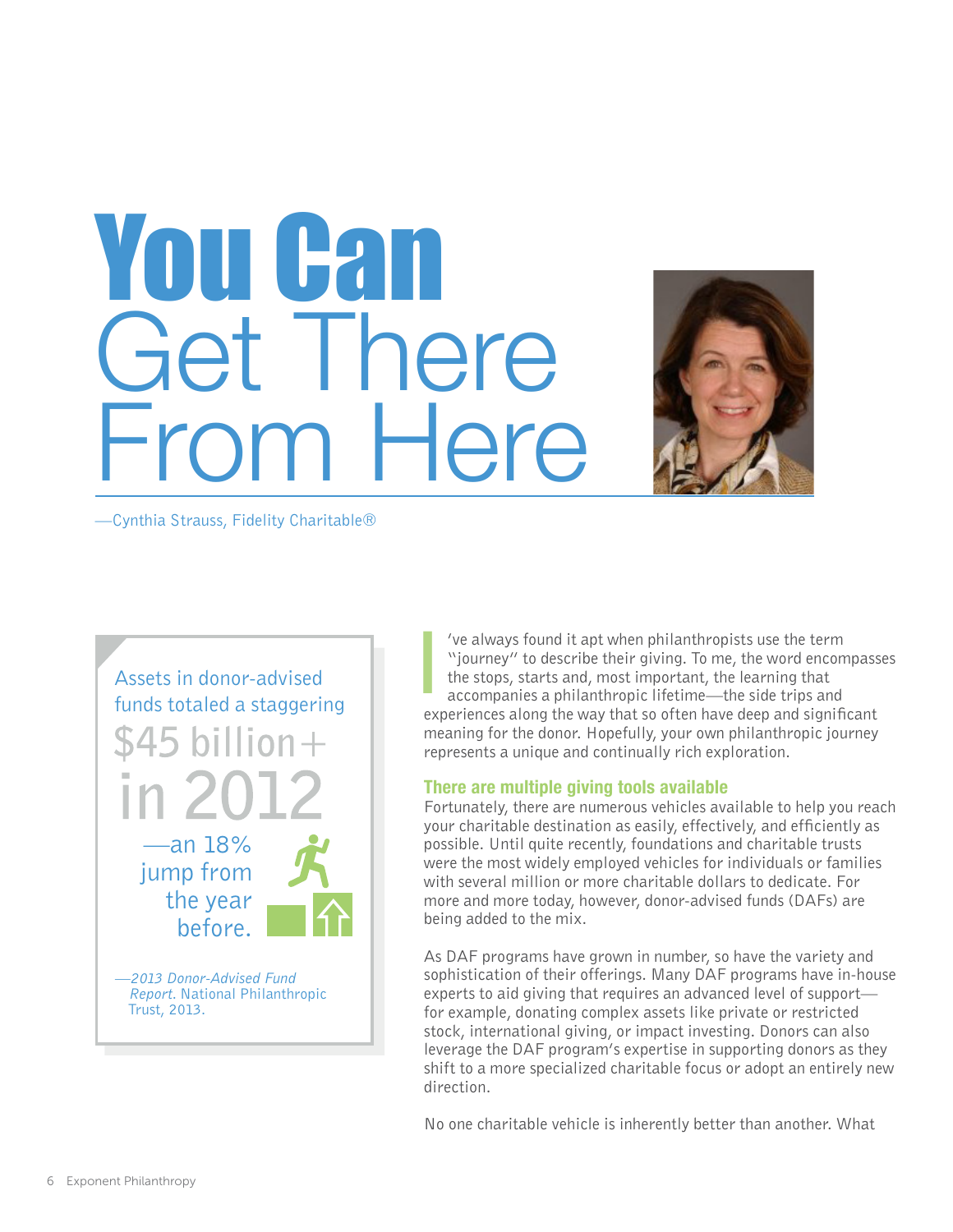I am seeing, though, is more families and individuals proactively using a *variety* of vehicles to best serve their evolving charitable journey.

### **DAFs as a complement to trusts and foundations**

One couple we work with operates a foundation focused on international giving in Africa. This pair is very personally involved in the cause, and together they make many direct grants to individuals and organizations; overall, their philanthropic style is better suited to the foundation structure. Even so,

the grown children named their children as successors on their DAF accounts to continue the family's philanthropic legacy.

DAFs also can work hand-in-hand with charitable trusts. We recently helped a family set up three charitable lead trusts (CLTs) for their adult children. The donors designated a DAF as the charitable beneficiary of each trust, and each child was named an advisor to his/her respective DAF. At the end of the trust's term, each DAF will receive the balance of funds from the CLT. This approach proved to be an elegant solution. The parents

### **More families and individuals are proactively using a variety of vehicles to best serve their evolving charitable journey.**

they have established an active and growing DAF for giving outside their foundation's mission. At the same time, they've established accounts for their two college-aged children to seed and cultivate their independent philanthropic interests.

Whereas private foundations offer maximum control of charitable mission and of how charitable assets are managed and granted, their ongoing maintenance can prove burdensome for some. A couple we worked with recently—a husband and wife in their early 70s, with a 12-year-old family foundation—was in the process of transferring control of the foundation to their grown children. All three children were themselves active philanthropists, but over time each had developed different charitable causes and interests. With busy lives, the children did not want to serve on the foundation's board or engage in the responsibilities required to run the foundation. So the parents disbanded the foundation and transferred the assets equally to four separate DAF accounts—one for the parents and one for each child. In turn,

shared their passion for philanthropy by enabling the children to recommend grants from the DAF. The DAF also offered the children the flexibility to vary the charities supported and the amounts of the grant recommendations over time, without revising the trust's legal documents.

### **No one-size-fits-all approach to giving**

The long and short of it is that the old "one size fits all" model—choosing one or another vehicle from which to conduct all of your charitable activity for life—is not always the best solution. More and more, dedicated philanthropists are finding that a combination of giving vehicles over their lifetime can be used to best fit the direction of the unique journey toward their charitable goals.

*Cynthia Strauss is the director of research for Fidelity Charitable*®*, an independent public charity that has helped donors support more than 180,000 nonprofit organizations with over \$17 billion in grants. The mission of the organization is to further the American tradition of philanthropy by providing programs that make charitable giving simple and effective. Visit fidelitycharitable.org.*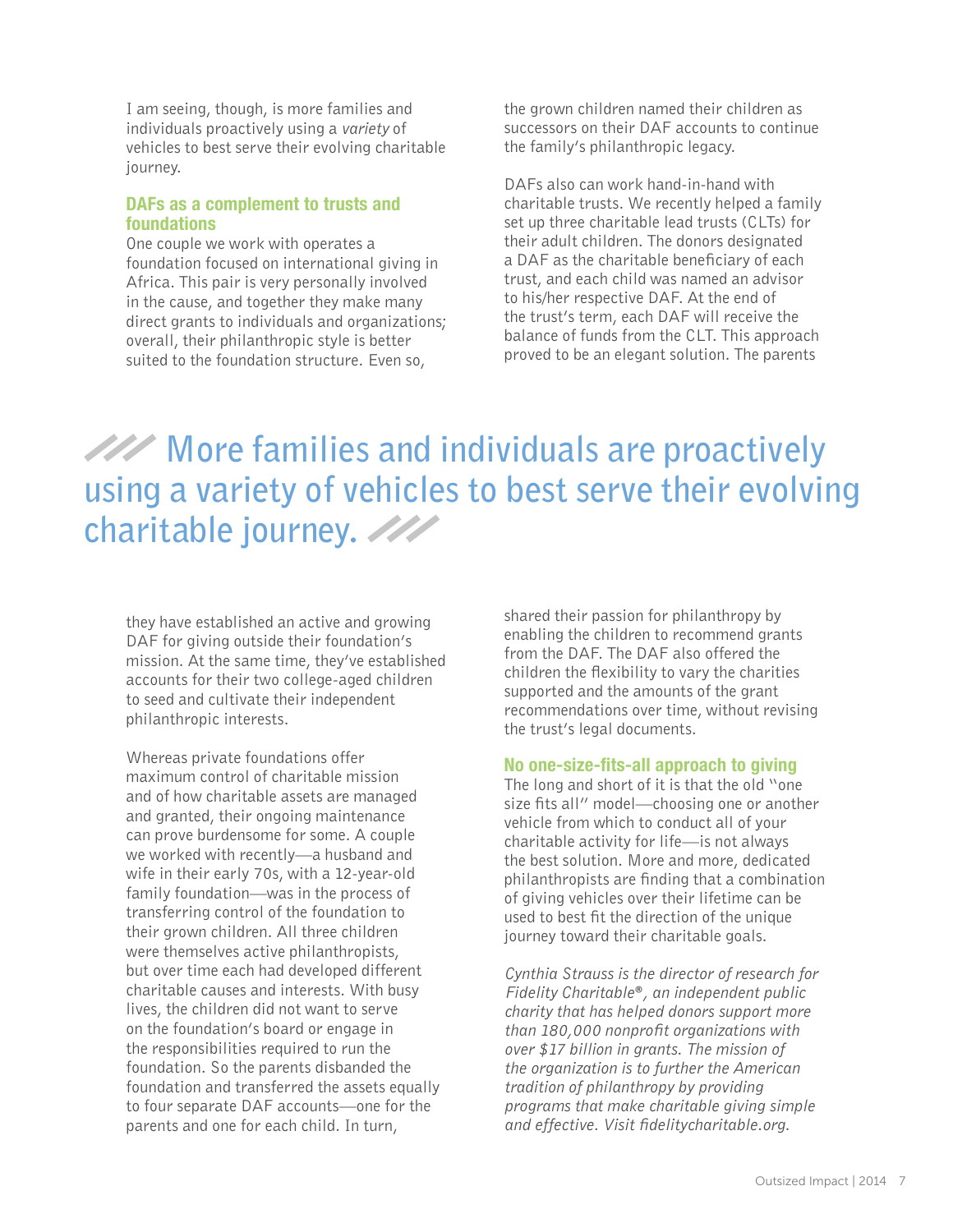## **Back to** the Future: Planning for **Transitions** Before It's Too Late



—By Nina L. Cohen, Glenmede

Small-staffed foundation boards take seriously their responsibilities to fulfill their missions and plan for the future, reporting their top issues as



orld-class athletes do not casually approach a<br>championship match, but rather spend years<br>in training. At the beginning of their journeys,<br>the ultimate goal may be months or years into<br>the future. I ikewise, nonprofit orga championship match, but rather spend years in training. At the beginning of their journeys, the ultimate goal may be months or years into the future. Likewise, nonprofit organizations and the thirdparty advisors with whom they partner are now taking the same disciplined, planned approach to navigating the future—including periods of transition.

Transitions can be difficult, overwhelming, and can affect everyone from staff, board, and committee members to trustees, beneficiaries, and grantees. It is important for those involved to understand that being proactive and prepared is integral to simplifying and streamlining transitions. Where possible, transitions must be choreographed to avoid undue risks to the organization's mission and long-term goals.

Taking the time to establish a transition plan allows you to consider a variety of scenarios ahead of expected or unexpected changes, thus limiting vulnerability. Many organizations develop leadership succession plans, but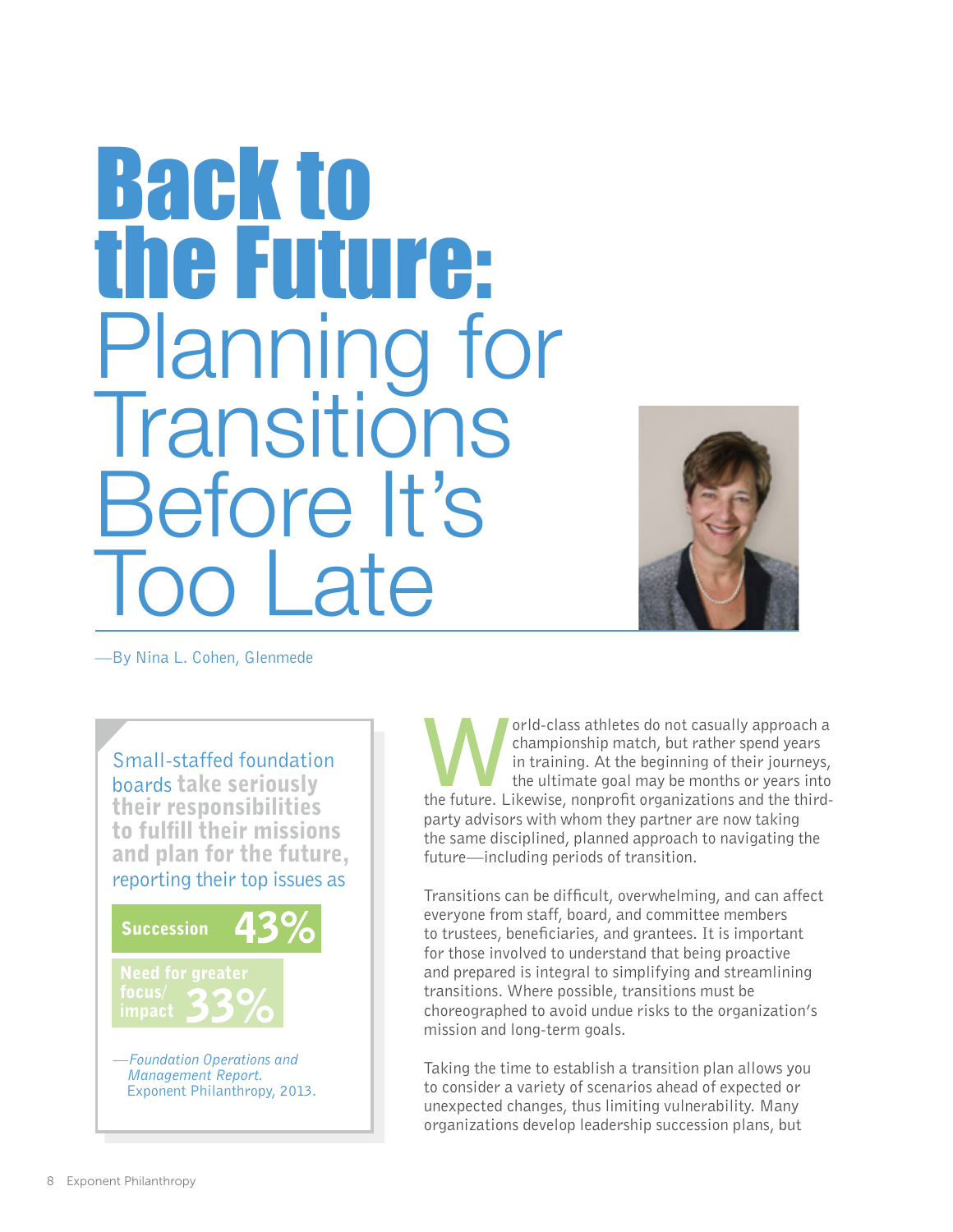often overlook how other scenarios—such as a considerable increase or decrease in assets or change in the investment policy—may also affect their philanthropy.

Recently, charitable organizations have begun to partner with experienced outside advisors to plan in advance of transition periods and take advantage of their research, resources, and breadth of knowledge.

### **Change impacts all aspects of an organization**

A period of transition influences all areas of an organization. Along with leadership succession plans, protocols should be developed outlining how investment policies and procedures, tax and legal responsibilities, and grantmaking and reporting requirements might change during a transition. These plans should also be regularly reviewed and revised as necessary.

As an example, a significant increase in assets may affect a foundation's investment objectives and warrant an adjustment to the Investment Policy Statement. The portfolio may no longer meet the investment needs or total return requirements of the foundation. Similarly, increased assets may offer the foundation access to previously unavailable asset classes, such as hedge fund partnerships and private equity, introducing investment opportunities that staff and volunteers may not be qualified to evaluate or manage.

A substantial increase in assets may also influence the grantmaking program. What was once a simple process can become considerably more complex with a heightened number of grant requests or larger grant awards, as well as expanded research, due diligence, funding, and follow-up requirements. Furthermore, a foundation may lack the specific expertise or resources concerning the legal, regulatory, accounting, and tax ramifications that a significant increase in assets may generate.

### **Taking a proactive approach**

During times of organizational stability and favorable investment markets, it is easy to become content and simply "let the good times roll." Over the past five years, for example, many investors have enjoyed

substantial investment returns. Now might seem like an odd time to initiate transition planning or consider changing the investment strategy. During these periods, however, outside advisors are seizing the opportunity to raise these topics with the charitable entities they serve. Third-party advisors are poised to recognize signs of a potential transition, present options that address transition periods, and help clients create customized transition plans to meet their unique needs.

The best advisors have expertise in addressing the intricacies of transition-related investment and advisory matters. While many advisors can manage a basic investment portfolio, fewer are equipped to manage and administer sophisticated investment strategies, provide audit and staff support, or advise on strategic grantmaking, governance issues, and leadership transitions.

Experienced advisors deliver more than just investment results. As a neutral third party, an advisor can help to maneuver complicated family dynamics or board and regulatory issues. Moreover, the ability of a third-party advisor to provide continuity of information and advice over time is invaluable and allows board members and staff to concentrate with confidence on their philanthropic mission.

The right partner truly understands nonprofit organizations, is accountable and aware of the potential organizational challenges, and is able to make the transition process manageable for everyone involved.

*Nina Cohen is Managing Director, Director of Endowment and Foundation Advisory, at Glenmede. Independent and privately held, Glenmede was founded in 1956 to serve in perpetuity as the investment manager and trustee of the Pew family's charitable interests—The Pew Charitable Trusts. Today Glenmede provides highly customized investment services to endowments, foundations, institutional entities, and highnet-worth individuals and families. Glenmede also provides customized administration, grants management, and advisory services to foundations and other nonprofit organizations. For further information, please visit glenmede.com.*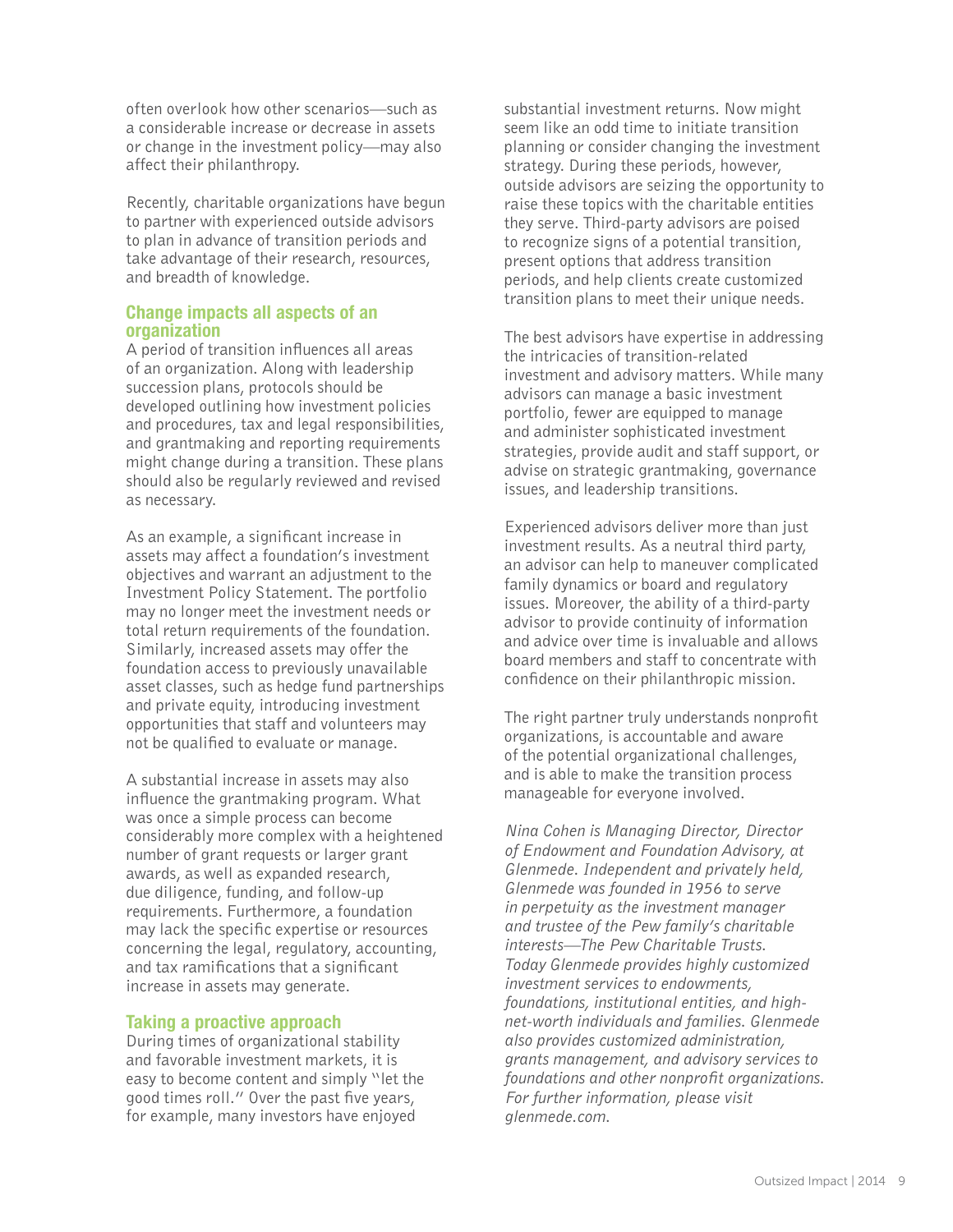# If Only We Are Intentional



### —Sara Beggs, Exponent Philanthropy

hilanthropy is changing for a host of reasons, but perhaps<br>most of all because funders are demanding more from it. T<br>expectation that funders will be able to achieve impact, an<br>see that impact, changes everything. No longe most of all because funders are demanding more from it. The expectation that funders will be able to achieve impact, and see that impact, changes everything. No longer are donors satisfied with the mere act of writing checks. They want to see results.

Add to this "results orientation" several other realties of today's philanthropic landscape:

- Philanthropy is more critical, being called to fill in for government cuts.
- Philanthropy is more complex, tackling not only the symptoms but underlying systems.
- Philanthropy is more confusing, with really smart people sharing opposite views of "effective giving": head versus heart, data versus intuition, proactive versus responsive.

Put these realities together, and the good work of philanthropy can quickly become more intimidating than fulfilling. It's even tempting to throw up your hands, bury your head in the sand, and hope your giving will magically produce great results.

But what I've seen in my work with hundreds of funders over the past 14 years is that fulfillment and impact can be achieved—if only we are intentional. But what is intentionality?

### Giving by individuals rose



(and 5.7% for all foundations), meaning total giving could rebound to pre-recession levels just one or

two years.

*—Giving USA 2014*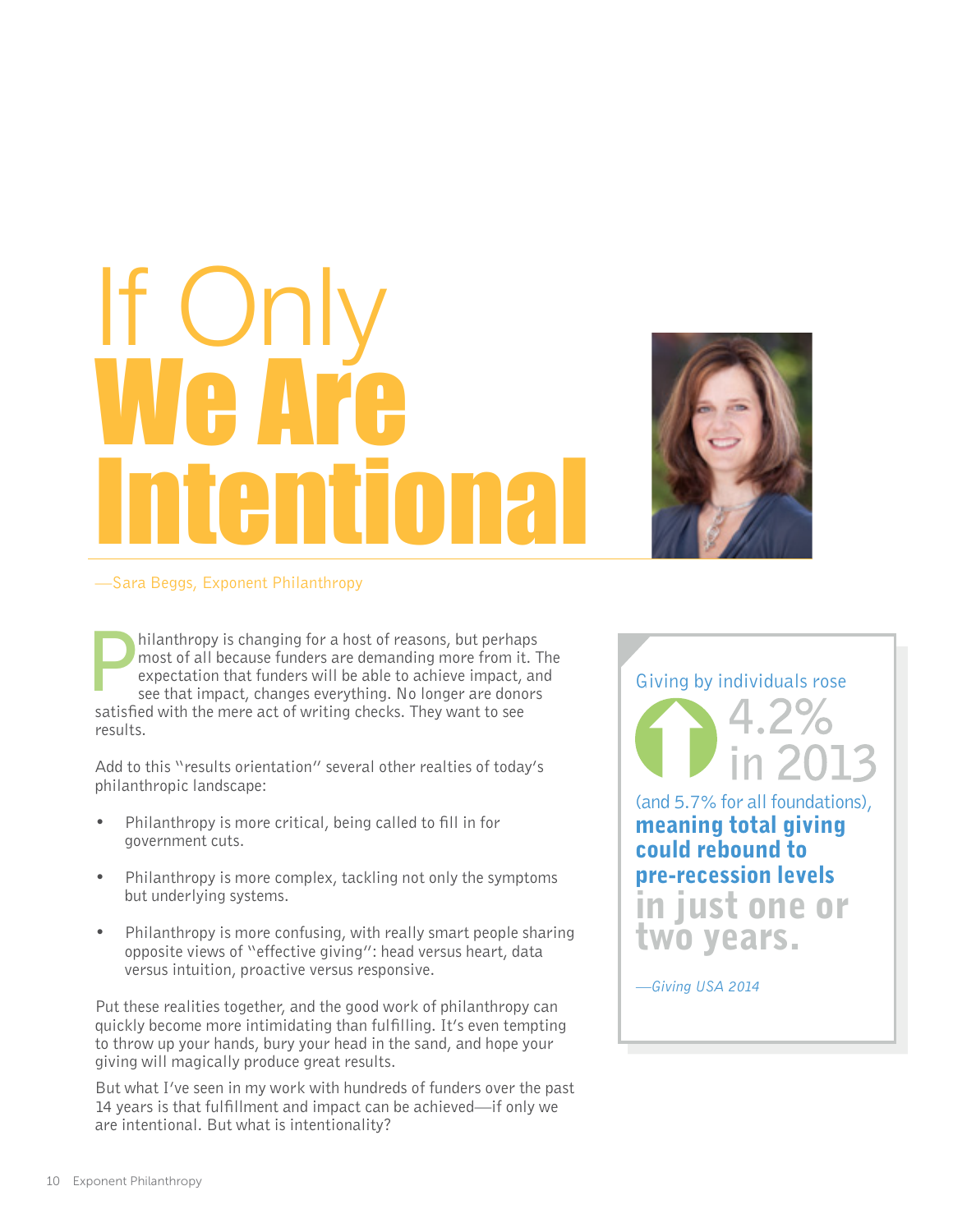### **XXX** No longer are donors satisfied with the mere **act of writing checks. They want to see results**.

"[Being intentional] requires gaining clarity about what we want and who we are, owning what we say and choosing how we 'show up' in all situations, and for how we want to contribute. Being intentional requires refining skills, learning to choose to respond vs. react, and expanding both thought and comfort zones while consciously increasing focus on the experience we intend to create – without defining how it 'has to' look." *—Be Intentional, a consulting firm that supports personal and professional intentionality*

### **To fund with intentionality**

Being intentional in philanthropy involves the following steps:

### Identify and articulate what you want to achieve. No other step is as critical for fulfillment and impact in your philanthropy. Although we may hate to admit to our limitations, it is just a fact that we can only

do a few things well. Every other step toward intentionality is dependent on you choosing what you want to do—and, by default, what you won't do. Focusing your giving helps you prioritize not only your grants, but your time, your energy, and everything else you bring to the table. It also makes it easier to know where to look for impact.

### Learn enough about your area of interest to make educated decisions. Just as

successful businesses assess strengths, weaknesses, opportunities, and threats, successful funders understand the context in which they operate. It is critical to grasp key players, field dynamics, funding sources, effective strategies, gaps, and more so you can make educated decisions.

#### Define thoughtful strategies for achieving goals and pushing past obstacles. Building on the knowledge gained from scanning the

field and listening to nonprofit leaders and practitioners, funders who achieve impact typically outline a clear plan to achieve their goals and then test it with key stakeholders. In addition to dollars, consider the many other assets you have that are critical in achieving your goals: time, influence, reputation, connections, knowledge, experience, and the power to convene.

### Adapt purposefully as feedback and

experience dictate. There's a great deal you won't know when you create your giving plans, even if well designed. Being intentional about learning is just as critical as defining what you want to achieve and how you're going to get there. But learning doesn't have to mean a full-scale evaluation. It can include conversations with other funders, learning from your grantees, successes and setbacks, and/or engaging stakeholders in a meaningful dialogue about what is and isn't working. If you set your mind on learning, opportunities will arise.

These steps might sound overwhelming, but, if you deliberately approach them oneby-one in a narrow giving area, taking the space and time each piece needs, you'll be hooked. It is so much more satisfying to give with intentionality, and you'll have a greater impact too.

*Senior Program Director Sara Beggs is all about impact—that is, helping funders make the greatest difference possible through our Getting to Impact initiative. Since joining Exponent Philanthropy (then, ASF) in 2000, she has held almost every senior position except CEO, authored dozens of publications, and organized or led as many programs. Sara's prior work was in the field of community and economic development.*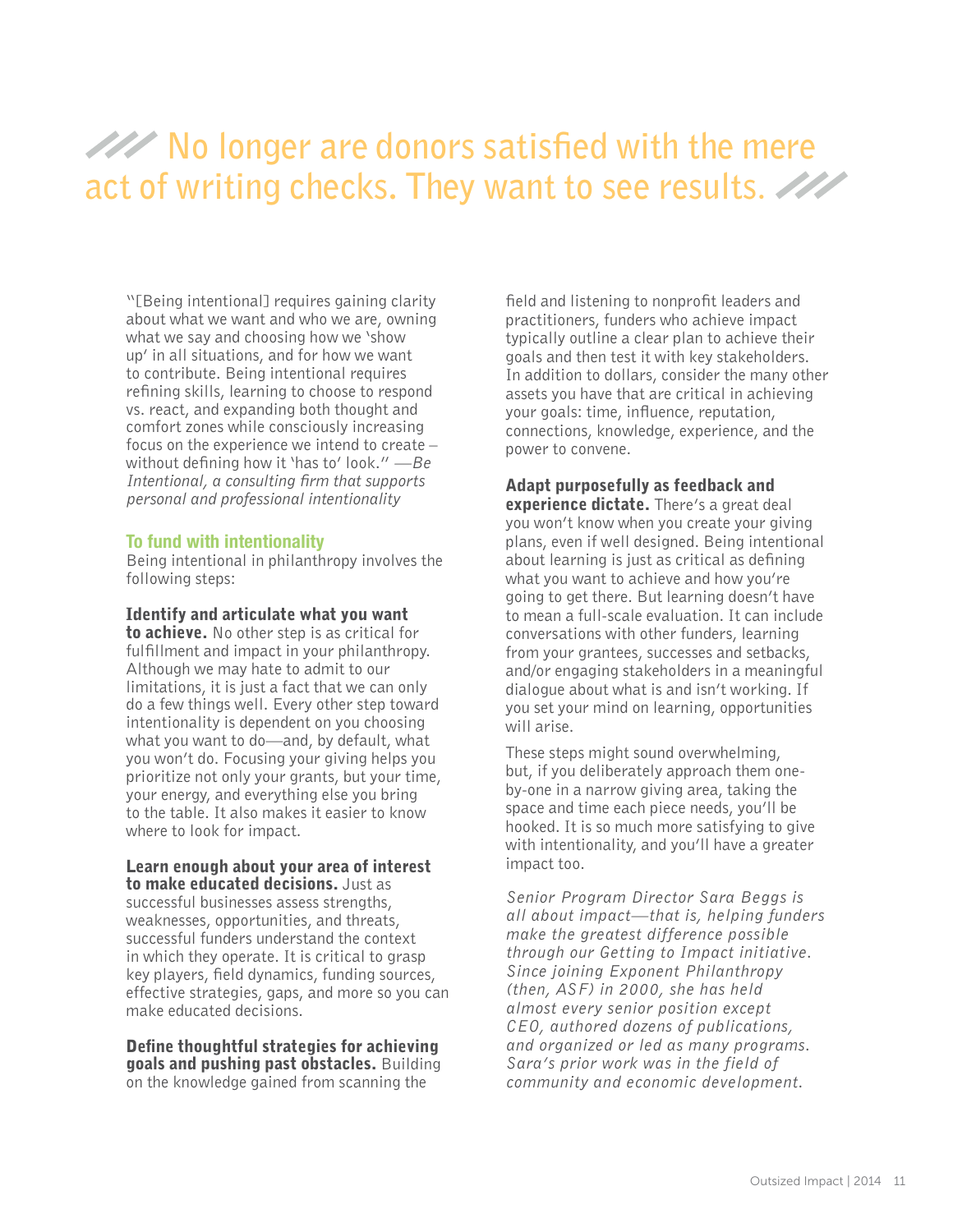Doing More<br>by Working ether



—Diana Aviv, Independent Sector

eading up on philanthropy, I recently was reminded that the ancient Greeks so often got many things right. "To give away money," said Aristotle, "is an easy matter and in any man's power. But to decide to whom to give it a ancient Greeks so often got many things right. "To give away money," said Aristotle, "is an easy matter and in any man's power. But to decide to whom to give it and how large and when, and for what purpose and how, is neither in every man's power nor an easy matter."

Philanthropy, done effectively, is hard work, with quite a due diligence checklist. As donors consider in what arena they want to see needle-moving change, top of mind is likely to be the vehicles most often, the nonprofit grantees—through which they do their work. It is through these organizations that many funders are able to realize their goals and, in some cases, accomplish even more than they had hoped.

### **Bringing different resources to the relationship**

Donors potentially bring to the table a lot more than financial resources. Donors have the potential advantage of a broad understanding of a given field, knowledge of the various groups working on particular sets of issues, and of the different approaches they use. The most experienced donors have shared that some of the best ways to learn about the work in a given field is to connect directly with the people working on the ground: the doers.

Donors and doers alike inhabit the same broad environment. Doers typically toil in the trenches and that brings them close to the issues, needs, and realities of the challenge they are trying to meet. Donors have perspective, gained from talking to many people and seeing the problem and what needs to be done from many angles. Doers often have the community networks, the experience with what works, and

Small-staffed foundations support causes near and far:



*—Foundation Operations and Management Report.*  Exponent Philanthropy, 2013.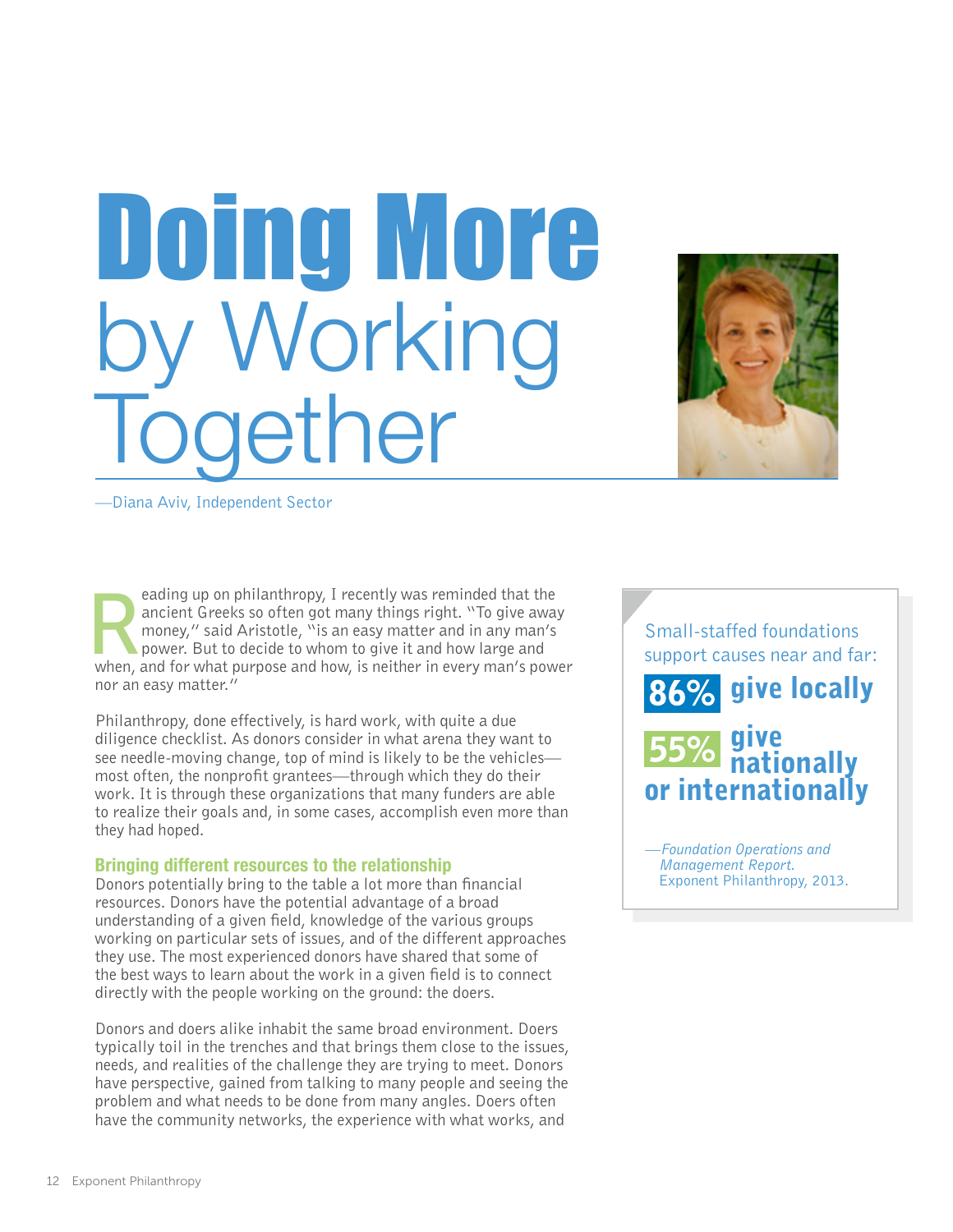### *PAY* Partnerships are changing, and so is the way **we see ourselves as donors.**

the ability to collaborate in partnership with others. Each brings to the relationship a set of distinctive assets and potential skills that can only make an active partnership between them more powerful. This interdependence is the heart of highly effective work with a combination of vision, perspective, grit experience, and shared passion that brings the parties together even before any formal relationship has been affirmed.

On hearing my analysis, one of my funder colleagues expressed concern about being waylaid by grantseeking organizations. He worried that too much time would be soaked up with "wannabe" grantees pressing their case—followed by a whirlwind of cards, meeting requests, and communications all designed to get funding. He pointed out the high volume of competing requests that results in many more askers than givers and recalled numerous occasions in which he had been approached "practically on the street," which made it very difficult to look forward to communing with potential grantees.

I observed to him that if funders make clear at these early stages that they have come to learn and engage with others in the community and participate with potential grantees in discussions about the issues, the relationships have a very good chance of being productive for everyone. The donor community would do well to be clear about what they are seeking and foster a mutual learning environment. They may discover that many doers welcome their thoughts, their wisdom, and their willingness to help with connections to others, and that grantees can add great value to their own philanthropic experience.

### **Suggesting guidelines for working well together**

A while back Independent Sector convened a group of funders and nonprofits to ponder how they could best build value together. The short

list of guidelines developed together included the following:

- Funders should opt for general operating support over project support "when feasible and when the goals of the two organizations are substantially aligned";
- Funders should pay the fair proportion of administrative and fundraising costs;
- Nonprofit organizations should engage in "top-notch performance in strategic planning, financial management, evaluation, development, and ultimate impact."<sup>1</sup>

These guidelines still have considerable merit, but they do not necessarily speak to the many directions giving has taken over the past few years. Many donors have strong desires to be actively engaged in the work.<sup>2</sup> As a result, partnerships are changing, and so is the way we see ourselves as donors. If we abide by the ground rules of seeing our partners for who they are and acting with respect, our work together can become not just more harmonious but more effective for the people and communities we serve.

*Diana Aviv is president and CEO of Independent Sector, a meeting ground for the leaders of America's charitable and philanthropic sector. Since its founding in 1980, Independent Sector has sponsored ground-breaking research, fought for public policies that support a dynamic, independent sector, and created unparalleled resources so staff, boards, and volunteers can improve their organizations and better serve their communities. See more at independentsector.org.*

<sup>1 &</sup>quot;Building Value Together", 2002, IndependentSector.org

<sup>2</sup> http://www.nytimes.com/2014/02/11/your-money/familyfoundations-let-affluent-leave-a-legacy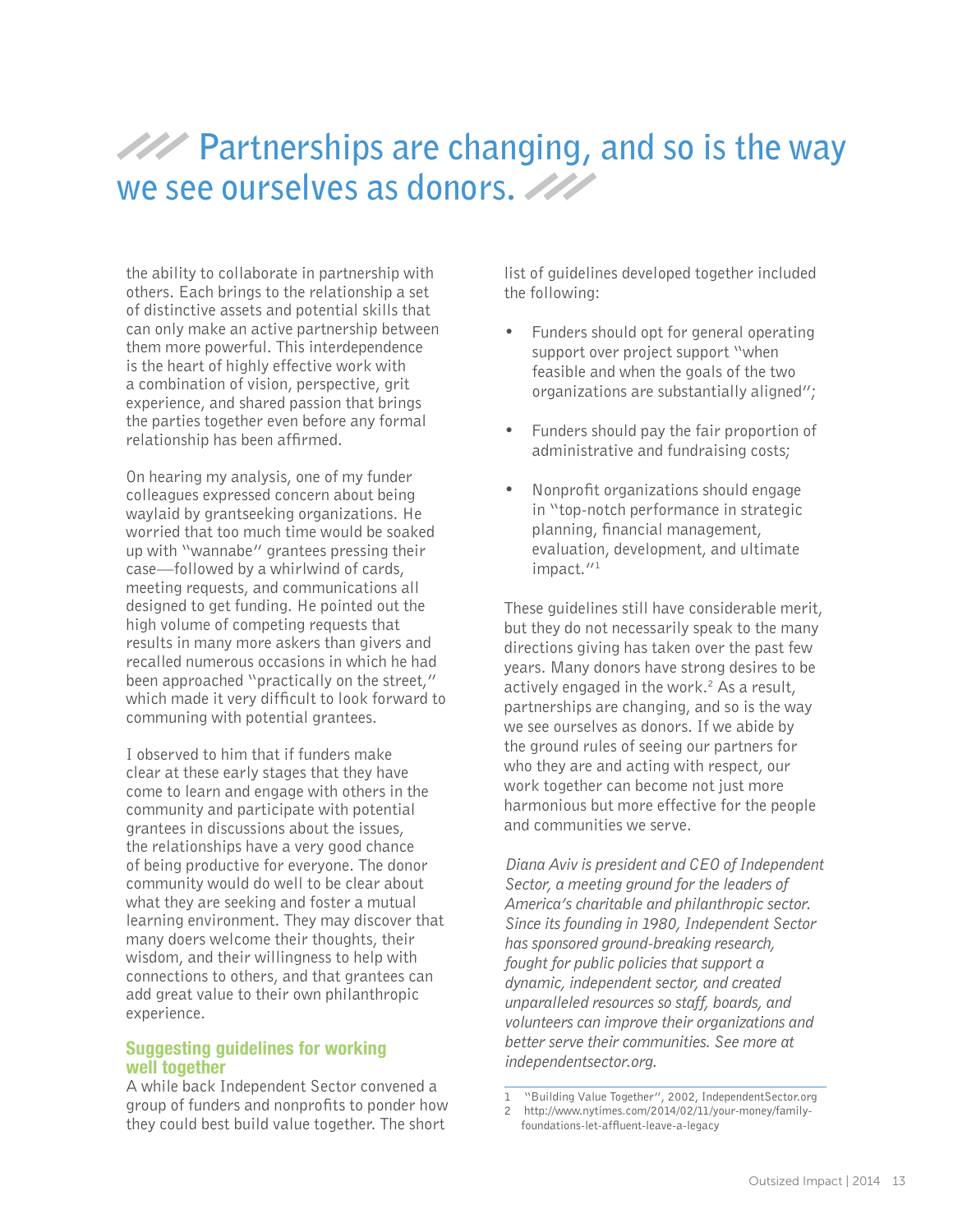## Eyeing Trends in Grantmaking: Youth ngagement



—Mark Larimer, Foundant Technologies

ne of the most satisfying and exciting opportunities we have at Foundant Technologies is to spot and highlight growing trends.

One of the trends we see in our work with over 600 grantmakers is the engagement and involvement of youth (ages  $8+$ ) during the grantmaking process. These young people represent the future of grantmaking, and their generation's view of philanthropy is sure to influence the entire charitable community.

We think it's important not only to pay attention to this trend of youth grantmaking, but also to invest in the development of these young philanthropists. As a result, for the past several years, Foundant has sponsored efforts to engage next gen members in philanthropy. We are proud to have been part of this exciting evolution in the field.

Consider what involving youth could mean for your giving. Think about how you might benefit from a different perspective when evaluating your processes or reconsidering your current funding focus. A young voice can spotlight old habits by asking questions or



Total U.S. charitable giving rose for a fourth consecutive year in 2013, influenced most by the additional \$9.69 billion in gifts made by individuals over the previous year.

*—Giving USA 2014*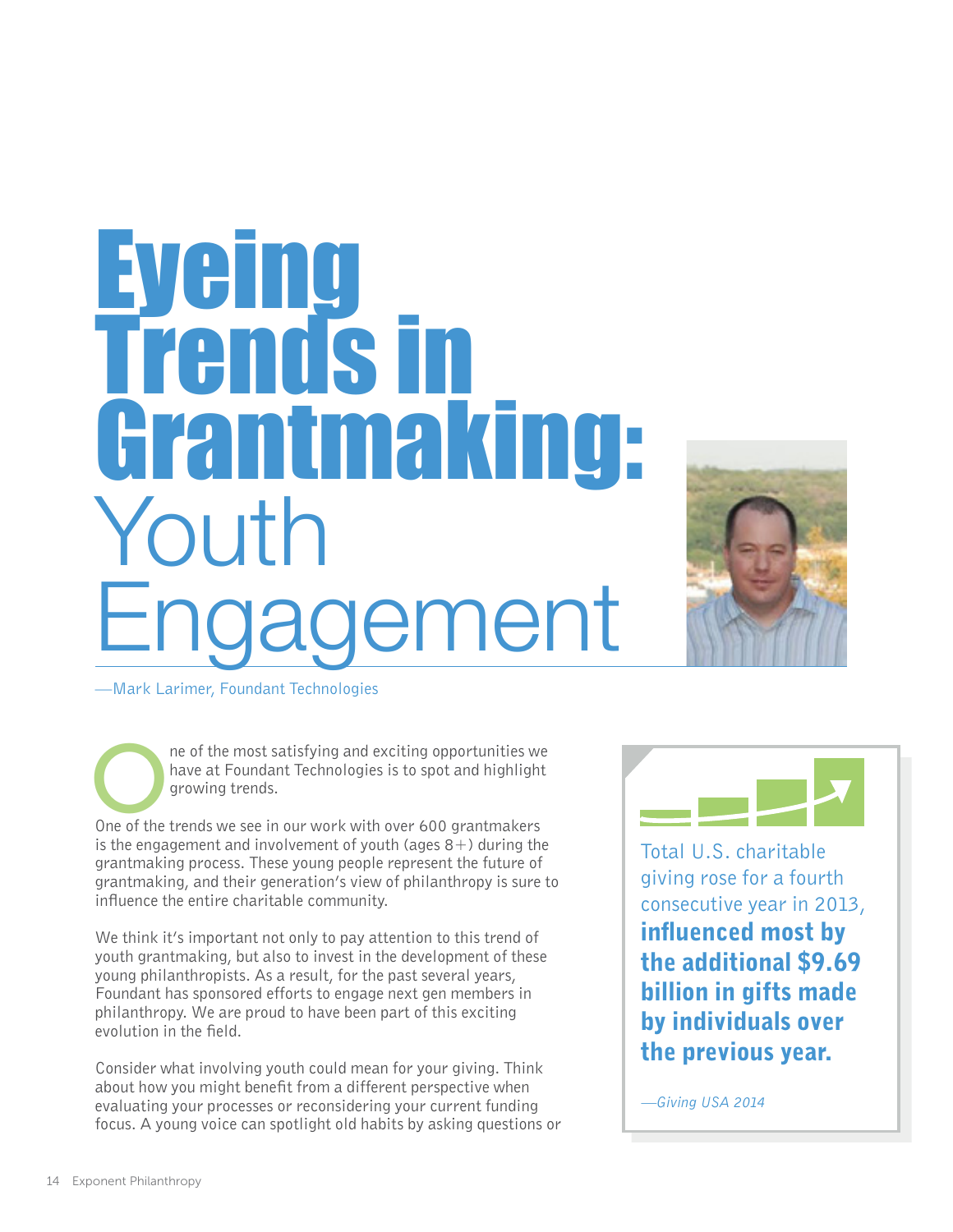making suggestions. Youth will also provide insight into how the younger generation views common problems. For example, who better than young people who spend their days immersed in education to provide a unique and grounded perspective to grantmakers in education? Finally, the energy and enthusiasm youth bring to this work are contagious. They put in tremendous effort and thought even for grants many consider small; to them, \$1,000 is indeed life changing.

- They plan local service projects and, every two years, international service trips for the entire family, young and old, to meet the people their grants help and gain perspective on the triumphs accomplished and challenges remaining.
- They have made the youth an integral part of their organization through continued training in philanthropy and essential professional skills.

*Y***// Young people represent the future of grantmaking, and their generation's view of philanthropy is sure to influence the entire charitable community.** 

More often than not, youth approach philanthropy differently than adults. When you involve them, you can expect a more hands-on approach. The younger generation expects a relationship with their causes. This relationship, most likely, is as simple as following them via social media, but they want to hear the stories of the people they are helping. Most youth programs we have seen include some type of volunteerism as well.

Here's an example of how tapping youth energy can transform your organization**:**  One of our family foundation clients had a rather hands-off approach to their giving. They had an outside agency collect, review, and recommend grants. They found that new generations were less involved, and the philanthropic process was becoming more about the money and less about the cause. They realized they needed to make a change if they wanted to live up to their mission. They changed their entire organization to engage their youth, and, in turn, their family:

• They created a youth board, empowered them with funds, and gave them authority to grant those funds.

When family members *and* youth are involved in an organization's philanthropy, everyone becomes reenergized. Increased participation leaves family members feeling more connected to the process and its impact. Instead of focusing on how much money is given in a year, for example, attention is drawn to stories, updates, and the resulting impact of the giving, which make the entire process feel more personal.

Are you ready to get started? Dive in! Engaging youth philanthropists now—when they are young—provides an excellent opportunity for everyone to learn from one another and for the older generations to be involved in charting the path forward.

*Mark Larimer leads the Client Services and Marketing teams at Foundant Technologies. Foundant is the fastest growing company providing grants management solutions to over 600 grantmakers of all types and sizes. Mark's high-tech career includes time with Extended Systems (acquired by Sybase) and RightNow Technologies (Nasdaq: RNOW) prior to helping to found Foundant in 2006. Learn more at foundant.com.*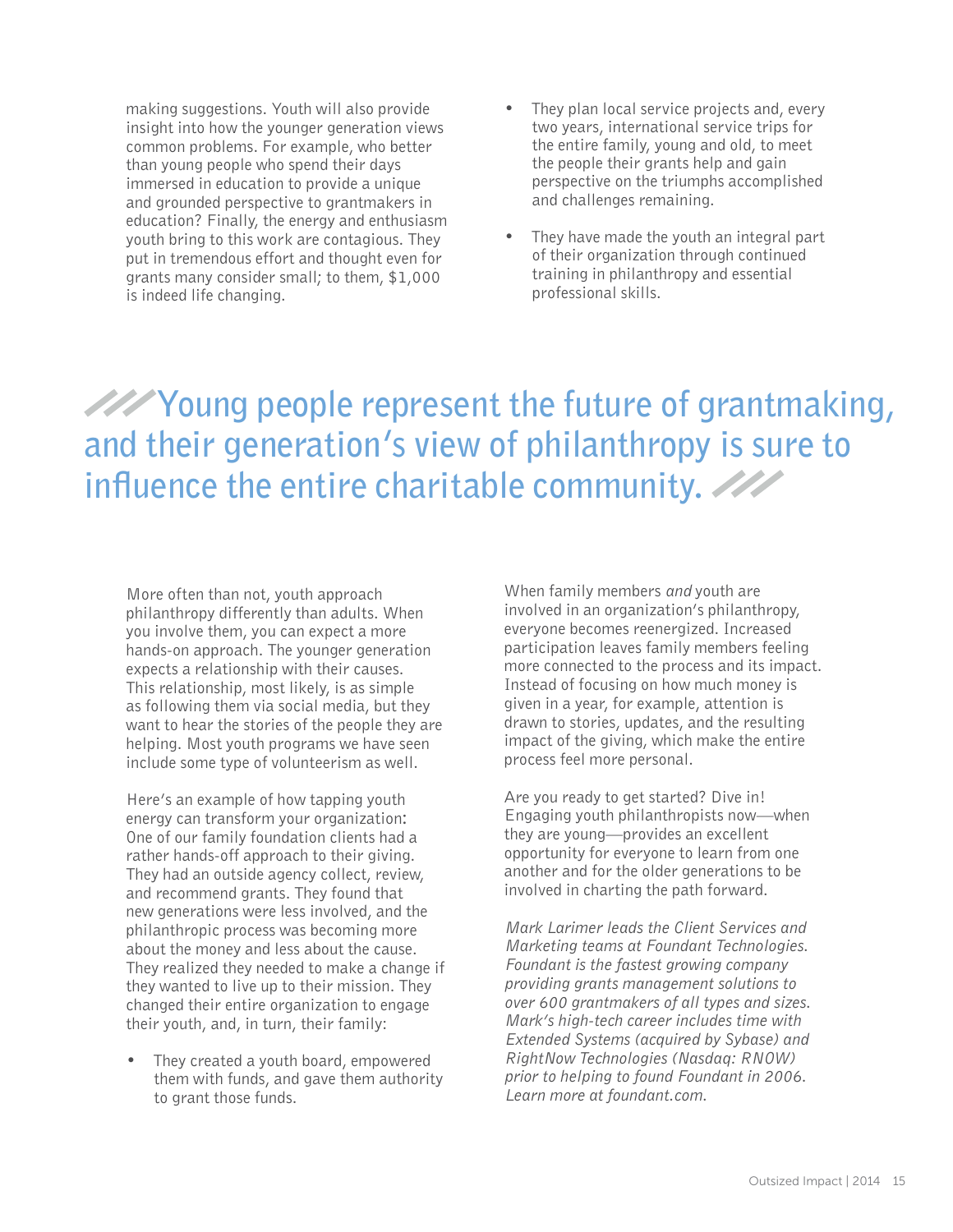## **The Power of Community** to Develop Young Leaders



—Janice Simsohn Shaw, Exponent Philanthropy

About **one in eight** American donors reports having participated in a giving circle.

*—Connected to Give: Community Circles.* connectedtogive.org, 2014.

s Exponent Philanthropy chose to invest deeply in emerging<br>philanthropic leaders in recent years, I've been privileged<br>to be at the helm of our Next Gen Fellows Program, which<br>brings together young leaders for 6 months of philanthropic leaders in recent years, I've been privileged to be at the helm of our Next Gen Fellows Program, which brings together young leaders for 6 months of learning, connecting, and mentorship.

The Fellows, young trustees and staff alike, do amazing work, from microloans in the developing world to continuing a 100-year tradition of support in Troy, NY. The list goes on and on.

These leaders are as diverse as any group in their passions, politics, priorities, and concerns. Yet when they come together, something magical happens. Their confidence rockets, and their collective energy, commitment to good work, and potential for differencemaking follow suit.

Why is community so powerful in developing young leaders?

Philanthropy can be a lonely business. Whether you're the only staff member in your 20s, or a sole next gen trustee or executive director, finding collaborators and honest feedback can be difficult. As one Fellow shared, "Community has been an important professional development marker, given that I work at home by myself. Am I listening well enough? Being respectful of different opinions? Basically, playing nice with others? I haven't been at this long enough that I have many professional relationships, so those that I do have are meaningful."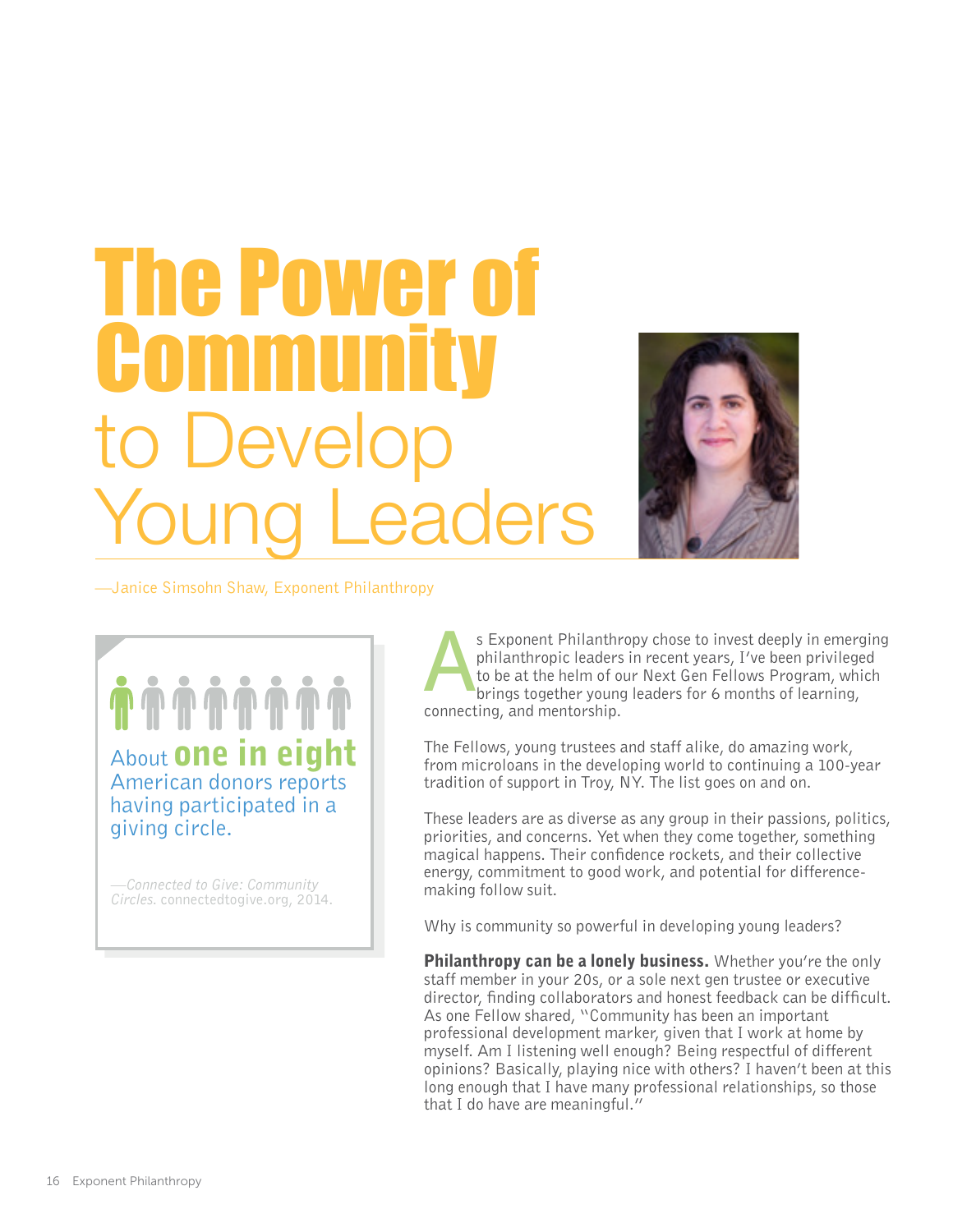### **Unique dynamics at play today make the power of community—and investments in young leaders deeply important.**

Confidence is bolstered. One 30-something reported upon attending a regional grantmakers' gathering that she would never have had the confidence to attend—let alone ask questions—before becoming part of the cohort of Fellows. Participation helped put her role and her work in a broader context even if that meant knowing just how individualized and personalized philanthropy can be. "The biggest thing I've gained from community is the confidence to continue the path that I'm on. Hearing how everyone else is doing things, and appreciating our differences and different situations, has made me more comfortable with my own decisions."

### It's empowering to know others in similar

shoes. It's one thing to gain knowledge to read books, attend conferences, or even go to graduate school—and yet another to gain a community of peers who can help you determine how to put that knowledge into practice. As another Fellow wrote, "Being able to connect with next gen'ers experiencing some of the same trials and tribulations provided a needed union between empathy and problem solving."

#### Millennials grew up collaborating. As a general rule, those in their 20s share

comfort with working in groups, and the support of the group is missed when working alone. After years of intergenerational work with our members, this understanding came my way only recently in a frank (and frankly humorous) conversation with some of our younger team members at Exponent Philanthropy.

And although our Fellows—and our staff stay connected through social media, email, and conference calls, the desire for connectedness cannot be entirely fulfilled online. There is still nothing that compares to being together in person.

Supporting young leaders—and building communities for them—is crucial now. Unique dynamics at play today make the power of community—and investments in young leaders—deeply important.

For starters, silos are crumbling in today's world. The federal government and many local and regional governments, for example, have opened their doors to partnerships with philanthropy. To see examples, we need only look to the Social Innovation Fund, now a key arm of the Corporation for National and Community Service, or the City of Newark, NJ, which has an assigned philanthropic liaison. We are part of an interdisciplinary system, and building communities supports the cross-pollination of ideas.

Likewise, much has been written about the ongoing intergenerational transfer of wealth—and organizational leadership—that make investments in young leaders among our field's smartest moves.

Simply put, your philanthropy—and our world—will benefit from investing in young leaders and building communities of support and practice for and with them.

*Senior Program Director Janice Simsohn Shaw is our networking maven, always happy to connect members and others for learning and growth. Over her neardecade at the organization, she has played a number of roles. She now oversees the Master Juggler Executive Institute and the Next Gen Fellows Program, as well as other work engaging young people in philanthropy. She is a popular facilitator at conferences, and she loves designing interactive learning experiences. Janice previously was a small-town newspaper reporter, led Earth Day events at the United Nations, and organized a crosscountry charity bike ride.*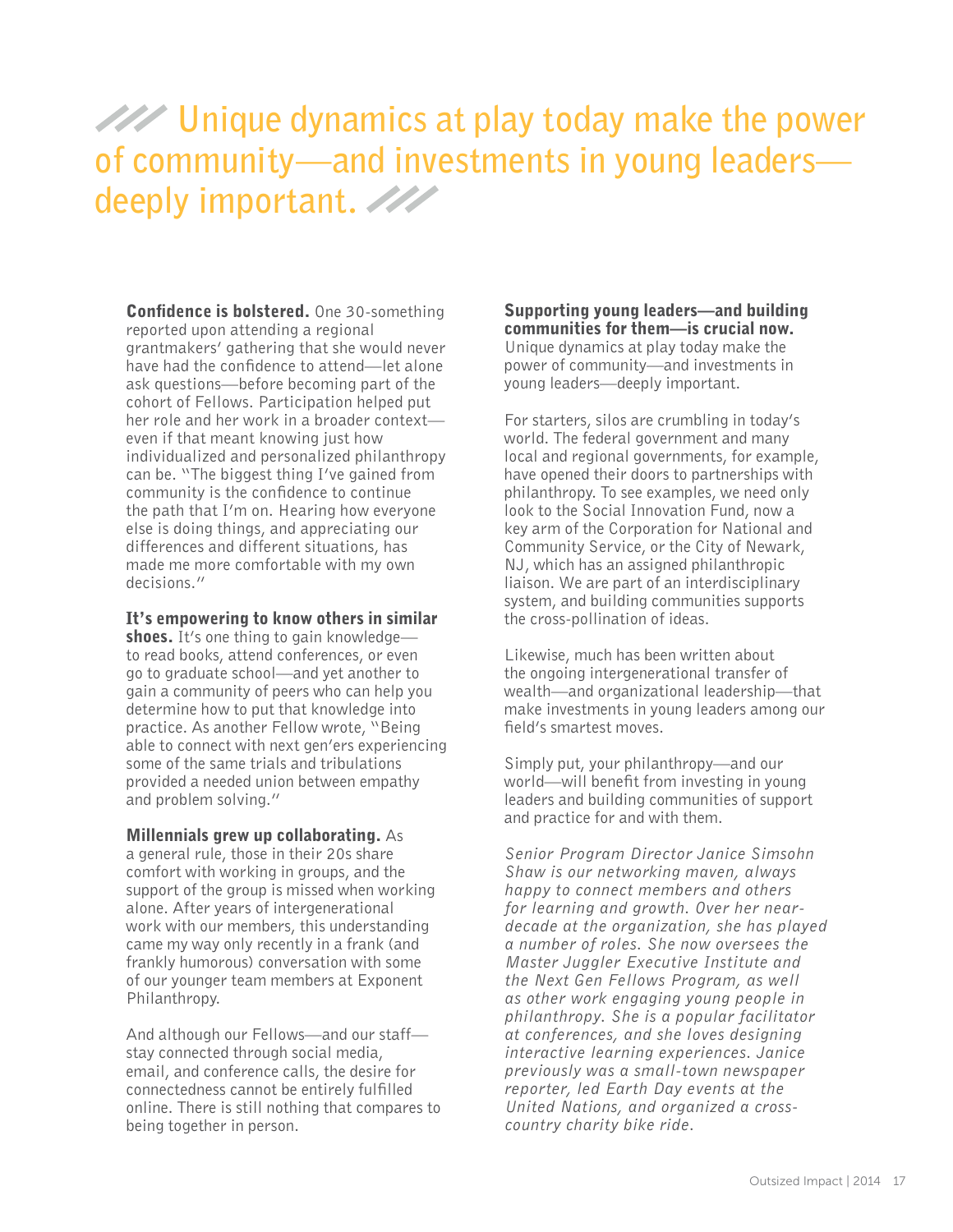## Large and mall Funders Partner to Benefit **Community**







—Jennifer Acree, Flint Associate Program Officer, Charles Stewart Mott Foundation; Nick Deychakiwsky, Civil Society Program Officer, Charles Stewart Mott Foundation; and Kathi Horton, President, Community Foundation of Greater Flint

uch is being written in the "philanthromedia" today about<br>funder collaboration, which is all very good but appears<br>mostly in broad terms. One type of partnership does not<br>always receive its due: partnerships between large funder collaboration, which is all very good but appears mostly in broad terms. One type of partnership does not always receive its due: partnerships between large and small funders.

Of course, what is large and what is small is up for interpretation, but, in this case, our emphasis is on staff size and geographic scope more than assets and budget. Because this is a special year the 100th anniversary of the establishment of the nation's first community foundation—we wish to highlight some examples of how the Charles Stewart Mott Foundation (Mott) and the Community Foundation of Greater Flint (CFGF) work together to advance the good of our home community of Flint, Michigan, and the surrounding county.

Although Mott is often thought of as mainly a national and international funder, typically anywhere from 25% to 35% of annual grant dollars go to our home community. The foundation has strong and deep roots in Flint, and yet our local grantmaking is greatly enhanced by working with Flint's community foundation.

The United States is home to

> 86,00 grantma foundations.

More than 98% have assets of less than **\$50 million**, and many give big while keeping their staff size small.

*—Foundation Center*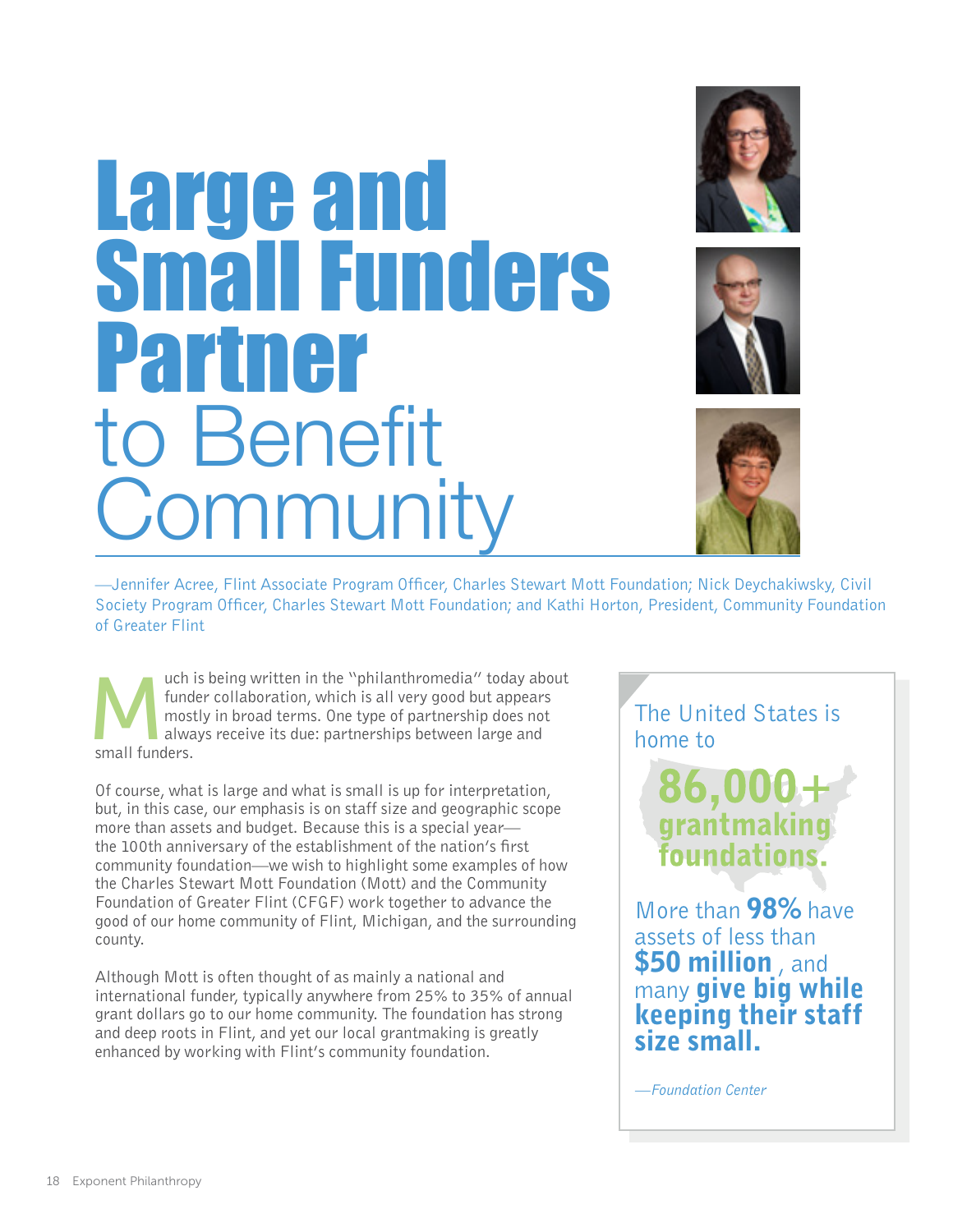### *PAP* Partnerships between funders are not always **simple, but when partners share a common vision, their work together can be very beneficial.**

### **The unique capital of large and small funders**

As a large foundation, our most valuable and effective capital is financial. Mott also draws on its connections and relationships on the national and global levels to introduce ideas that enhance the local work of both institutions. Whereas CFGF also deploys significant financial resources for community benefit, its most valuable and effective capital is social. CFGF can more readily catalyze the interest and ability of a broad swath of community members to engage in community problem solving. The community foundation is closer to the ground, bringing community knowledge and resident engagement to the community issues both foundations address.

One example of how this partnership has benefited the community is the Neighborhoods Small Grants Program (NSGP), funded by Mott between 1984 and 1994. Ultimately, 25 community foundations around the country received Mott grants and consultant services totaling more than \$6.4 million to address issues facing local communities. In Flint, the NSGP was administered by CFGF, to which Mott provided direct funding aimed at addressing persistent poverty. Based on early lessons learned among the community foundations that received support—as well as the particular focus of Flint's community foundation on grassroots groups—a \$408,000 endowment was established by Mott at CFGF in 1993 to ensure that neighborhood grants would endure as part of CFGF's grantmaking fabric.

CFGF has leveraged the NSGP in many ways over the years. CFGF now receives funding from additional sources to support program management costs and to increase the number of available grants. Starting in 2013, CFGF began "next-level" grants of up to \$5,000 for groups with greater programmatic capacity.

More recently, both foundations partnered on "Imagine Flint," the city's first master

planning process since the 1960s. Mott supports the master planning work with funding for contract services and staff salaries not covered by the city's \$1.57 million grant from the U.S. Department of Housing and Urban Development. During the planning process, CFGF partnered with the City of Flint to assess the residential housing stock. The data were critical to "Imagine Flint," which was launched in 2012 and resulted in a plan approved unanimously by the Flint City Council and the Flint Planning Commission in October 2013. The data also have been included in applications for state and federal blight elimination funding, which now totals \$23 million. CFGF and the city again partnered with neighborhood groups to complete a similar analysis of commercial properties.

In addition to the mini-grants and nextlevel funding, a third NSGP grantmaking strategy will continue to support projects that involve neighborhood participation in the implementation and updating of Flint's master plan.

Partnerships between funders are not always simple or easy, especially long-term ones between foundations of different sizes and types. But when the partners share a common vision—like, in this case, the vitality of Flint, Michigan—their work together can be very productive and beneficial to the community.

*The Charles Stewart Mott Foundation is a private, grantmaking foundation based in Flint, Michigan. It affirms its founder's vision of a world in which each of us is in partnership with the rest of the human race. Learn more at mott.org.*

*The Community Foundation of Greater Flint serves the common good in Genesee County – building a strong community by engaging people in philanthropy and developing the community's permanent endowments. See cfgf.org.*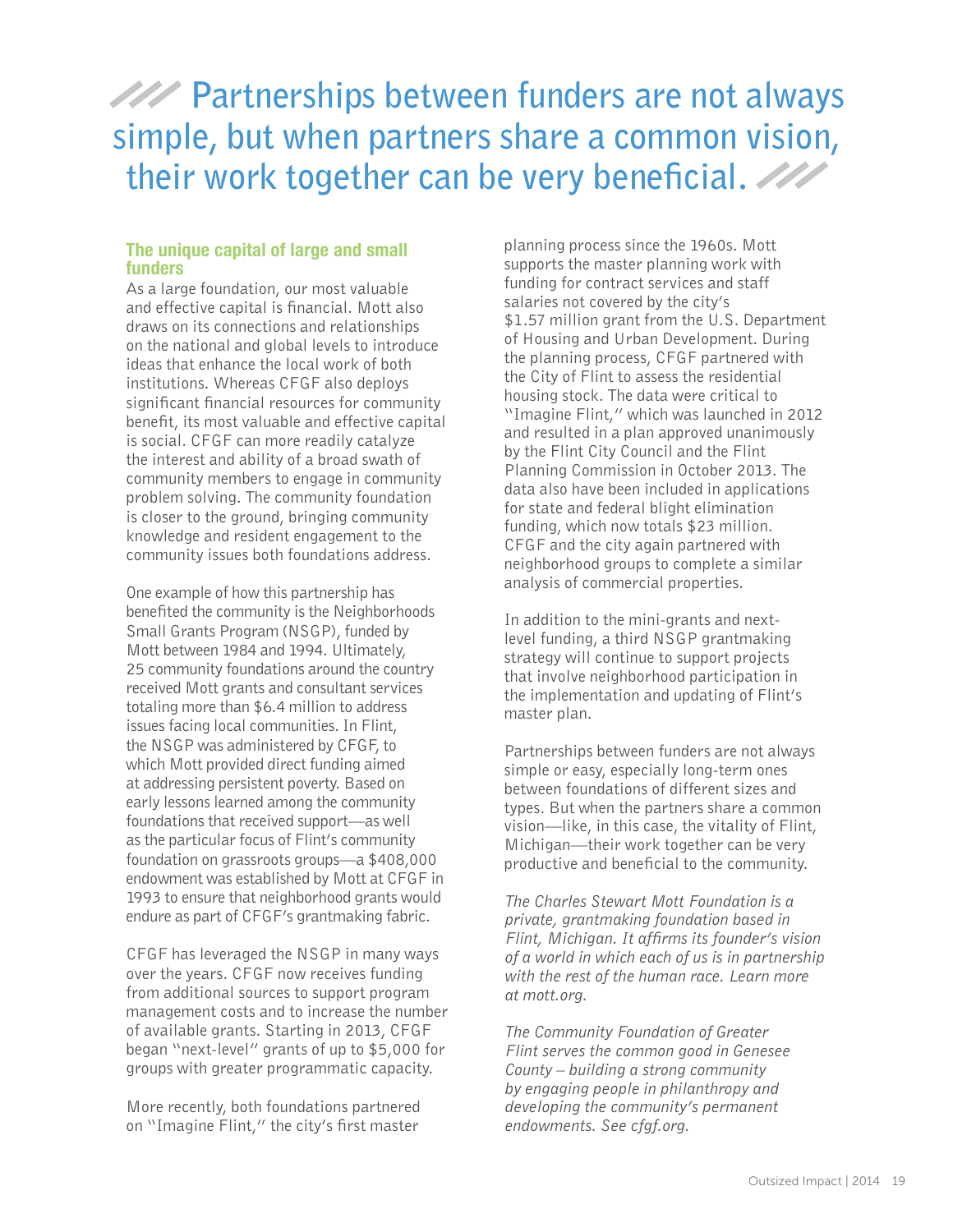## The Fiduciary Standard in Investment **Management**-Why Is It So  $intant?$



—Peter J. Klein, CFA, CRPS, Klein Wealth Management at HighTower Advisors

**I**<br>I<br>Fra n the post-financial crisis media landscape, there has been much discussion around transparency and accountability. Financial advisors who work with investment committees of foundations, endowments, and other philanthropic entities find the fiduciary standard an important component of their work. But many are actually not fiduciaries. In fact, the Dodd– Frank legislation of 2010 required the SEC to study the fiduciary standard, because there is a good deal of confusion among investors as to what it really means.

*Why is the fiduciary standard such an important area of discussion? What does it mean for the portfolio and the ultimate outcome for the charitable entity?* 

### **Understanding the fiduciary standard**

To demystify this issue and provide a glide-path to charitable boards who are making important decisions about the advisors mandated to watch the organization's most important asset—its portfolio, let's begin with a definition:

*Fiduciary:* an individual in whom another has placed the utmost trust and confidence to manage and protect property or money; the relationship wherein one person has an obligation to act for another's benefit

This appears to be a simple principle, and most readers might be thinking, "I already have a fiduciary managing my foundation's portfolio, right?" But do you? Is your financial advisor a fiduciary or simply a broker-dealer in advisor clothing?

To get to the bottom of this issue, we need to start with the differences between broker-dealers and investment advisors (see the chart below). Although both assist individuals and institutions in making financial decisions, and charge fees or commissions on the investments they execute, they are not the same—although most people believe they are.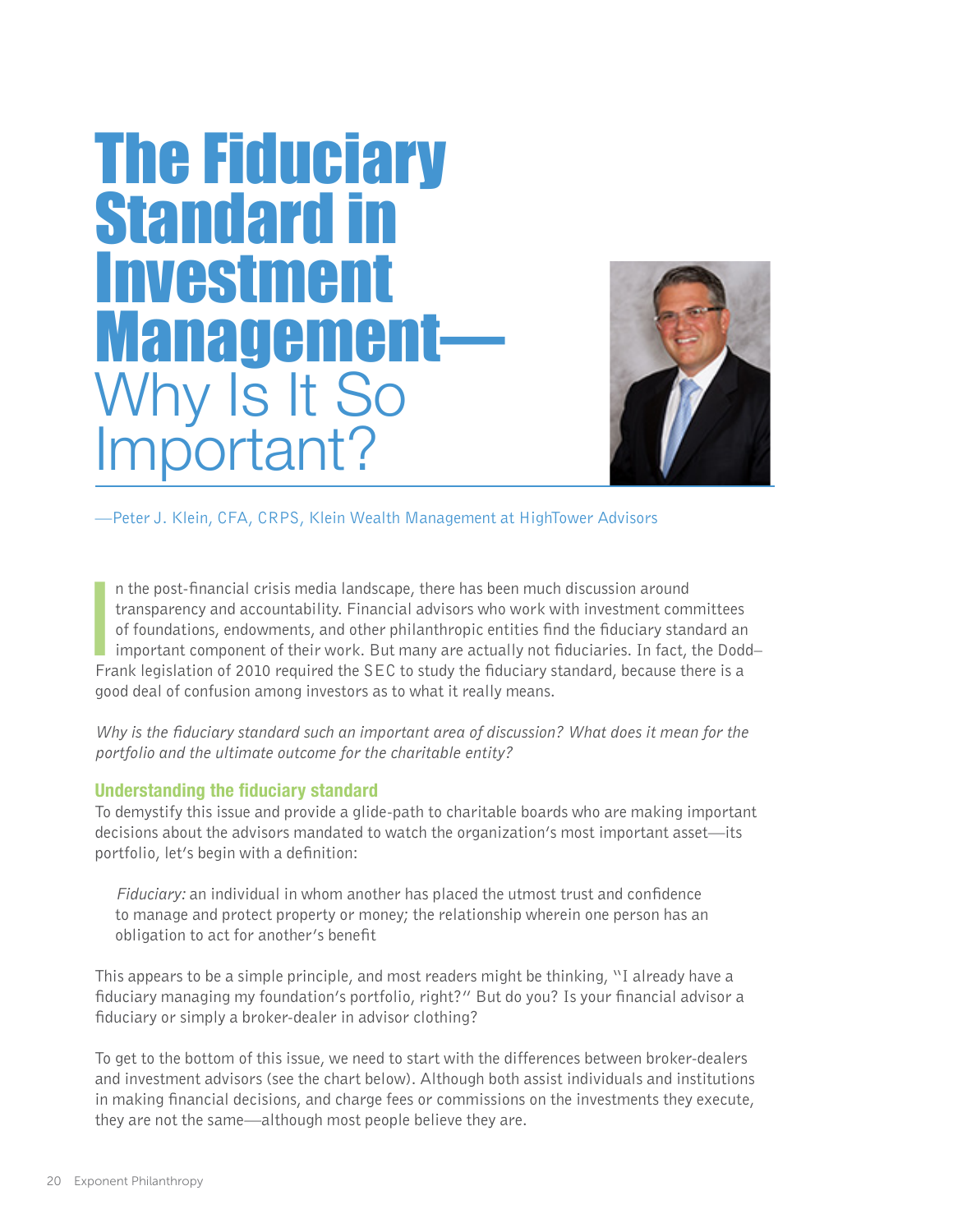### The Fiduciary Difference

### Advisors

**Independent; allegiance to clients only**

**Fiduciary standard**

**Overseen by the SEC and guided by the Investment Advisors Act of 1940**

**Assists individuals and institutions in making financial/investment decisions**

**Must disclose any conflicts of interest**

**Trades must be placed under "best execution" standard**

**Fees on assets or fees based on time spent or commissions**

### Brokers

**commissions**

| Works for a firm; duty to broker-dealer                                                               |
|-------------------------------------------------------------------------------------------------------|
| Suitability standard                                                                                  |
| Overseen by FINRA (a self-regulatory agency)<br>and defined by The Securities Exchange Act of<br>1934 |
| Assists individuals and institutions in making<br>financial/investment decisions                      |
| Not required to disclose conflicts                                                                    |
| Not required to place trades under "best"<br>execution" standard                                      |
| Fees on assets or fees based on time spent or                                                         |

A broker is defined by the SEC as "someone who acts as an agent for someone else" and a dealer as "someone who acts as a principal for their own account." So a broker acts as an intermediary between an investor and a product, and a dealer may actually be that product. Broker-dealers must follow the suitability standard, meaning an investment simply needs to be suitable for that investor's situation. There can be conflicts (like higher fees for one investment over another), but, as long as the investment meets the suitability standard, the broker is in compliance. Investment advisors are bound to the fiduciary standard that was established by the Investment Advisors Act of 1940, requiring them to put their client's interest above their own—period. There also is a key distinction in what loyalty is owed to whom: the broker has a duty to the broker-dealer firm he works for; the investment advisor has a loyalty only to his client. *But how does this difference affect portfolios of foundations and endowments? What do investment committees of these philanthropic entities need to worry about?* 

### **The fiduciary standard in practice**

Fees are one of the biggest determinants of long-term investment growth; the lower the fees, the greater the returns. Among portfolios composed of individual equities and bonds, the fees are simply a calculation of the

fully disclosed management fee plus any drag due to trading costs and turnover. But among portfolios allocated toward ETFs, closed end funds, hedge funds, alternatives, and the like, the fee issue is much more pervasive. This brings us back to the fiduciary standard. If your investment professional doesn't put the portfolio's interests above his, he may populate it with products that generate greater fees for his firm.

Philanthropic portfolios have the ultimate objective of making a difference to the nonprofits they support. Charitable entities must ensure their portfolios are being managed in a fashion akin to their own fiduciary responsibilities.

*Peter J. Klein, CFA, CRPS, is president of The Claire Friedlander Family Foundation and managing director/partner of Klein Wealth Management at HighTower Advisors, a recognized authority in security analysis, investment management, and philanthropic services. Klein Wealth Management puts its extensive knowledge to work for affluent individuals, retirees, corporations, and private foundations—seeking to create and fulfill legacies its clients can be proud of for generations. Learn more at hightoweradvisors. com/who-we-are/advisors/klein-wealthmanagement.*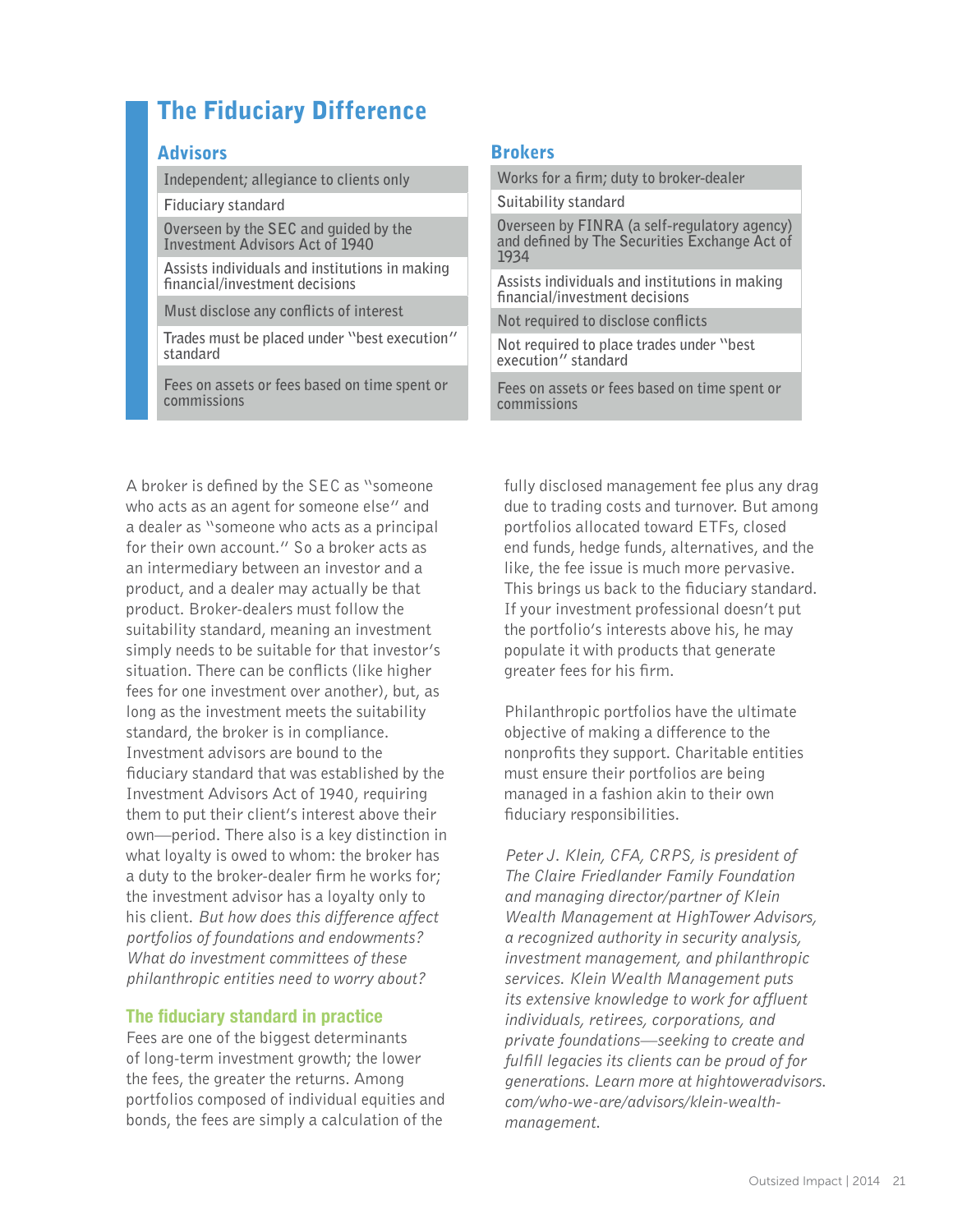## The Power of Networks: re Th Cliché



— Hanh Le, Exponent Philanthropy

Women have contributed significantly to the collective giving movement.

### **The Women's Collective Giving Grantmakers Network**

currently represents

who have given more than 58 million.

*—wcgn-network.org*

xponent Philanthropy and Grantmakers for Effective<br>Organizations (GEO) recently partnered to publish<br>"Supporting and Engaging in Networks." Based on GE<br>broader body of work, "Cracking the Network Code," if<br>explores how fun xponent Philanthropy and Grantmakers for Effective Organizations (GEO) recently partnered to publish "Supporting and Engaging in Networks." Based on GEO's broader body of work, "Cracking the Network Code," it to achieve more with their giving—essentially, how funders can leverage the power of networks.

And there it is, a phrase we hear and see so often these days: *the power of networks.* When will we stop hearing people espouse "the power of the network"? Not likely anytime soon, since networks are indeed powerful, and they aren't going anywhere.

*Networks,* groups or systems of interconnected things or people, have been around as long as there have been things and people, and they will continue to be around as long as things and people continue to exist.

Why all the buzz now, then, and what's the "so what" for philanthropy?

### **The inherent benefits of networks**

For one, today's technology is allowing networks to form, thrive, and grow at a rate few could have imagined a decade or two ago. The inherent benefits of networks—economies of scale, enhanced collaboration, and greater accountability—are also amplified by technology.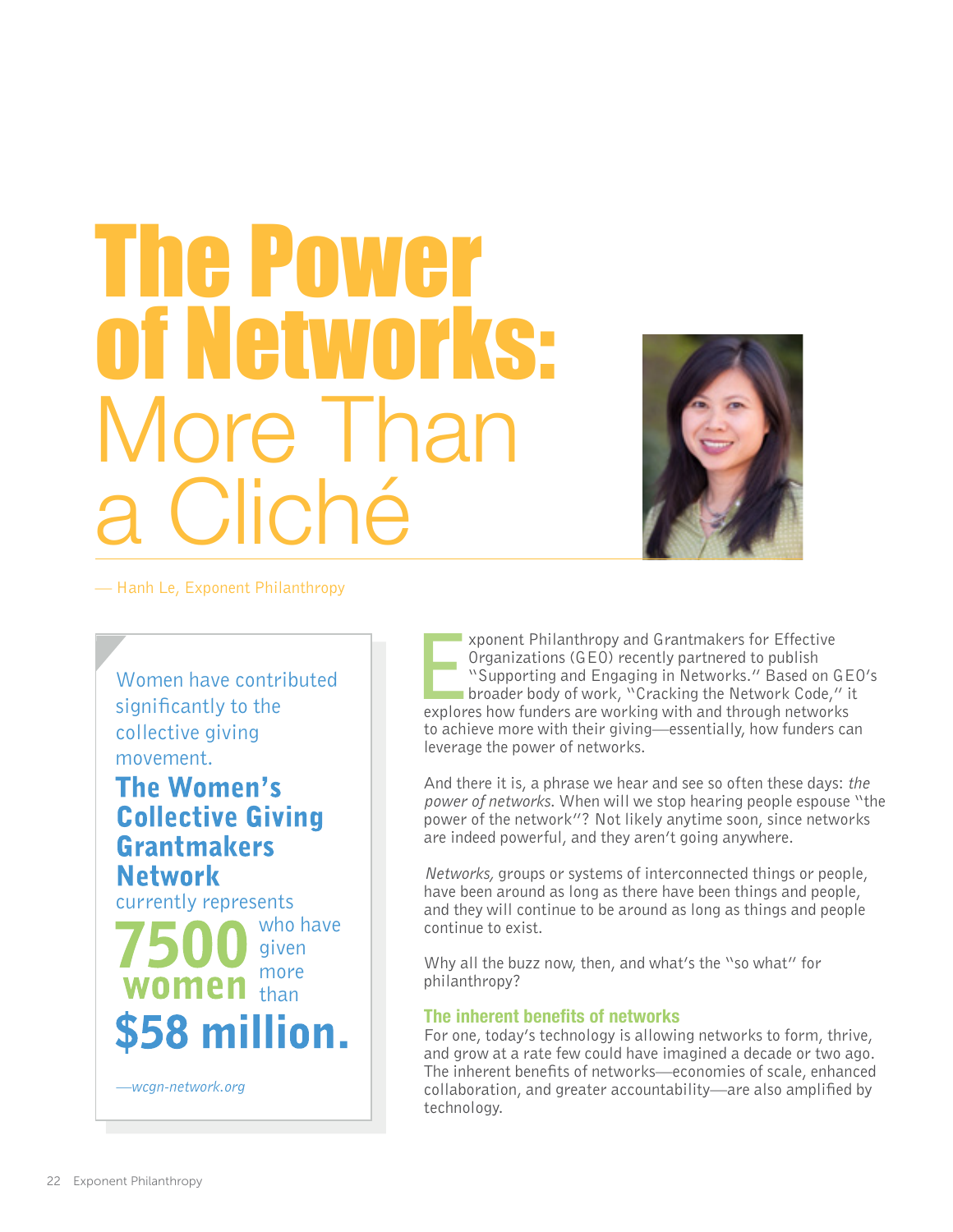For another, the impact of networks on philanthropy's key issues—from individuals to ecosystems, counties to countries—is notable and inspiring. Through networks like affinity groups, giving circles, funder and nonprofit collaboratives, and collective impact initiatives, donors are joining with others to work toward powerful, shared goals.

At Exponent Philanthropy, we're gratified to see the power of our own network. Data from our most recent member survey indicate that our highly engaged members are more likely than less engaged members to report that they have learned and improved as a direct result of their membership in our network.

the strengths, focus, and value of various networks—the networks in which you engage and the degree to which you engage will likely shift.

Take as an example a type of loose network with which many are familiar: the book club.

There are lots of good reasons for taking part in a book club, but what do you do if it starts to become a chore? What if it becomes something you dread rather than something that inspires, informs, and connects you? The simple answer might be to move on from the book club. Although that's always an option, alternatively, you could decide to play a more

### *THE* That's the beauty of networks: **Their power—philanthropic and otherwise ultimately depends on the power of individuals.**

Engaging in our network yields a number of benefits according to our data: being more of a leader, learning nuts and bolts, feeling inspired to have greater impact, being more connected with peers, and feeling engaged in your philanthropic work.

#### **Choosing a network wisely**

With so many networks out there and a finite amount of time and attention, it can be hard to choose which to engage in and to what degree. Like most things in philanthropy and life—goals and capacity should inform the decision.

Just like aligning grantmaking to meet philanthropic goals, choosing a philanthropic network and deciding how to participate should also be aligned with your philanthropic goals. To be sure, as your needs, capacity, and interests evolve over time—as well as

active role in reinvigorating the book club so that it better meets its goals.

And that's the beauty of networks: The power of networks—philanthropic and otherwise—ultimately depends on the power of individuals. Something this author hopes never becomes cliché.

*Chief Program Officer Hanh Le leads our Programs and Services Team in guiding, connecting, championing, and elevating philanthropy with few or no staff. She has directed training, grant, and technical assistance programs for KaBOOM!, Community Technology Centers' Network, and Peace Corps. Passionate about collaborative impact and community, Hanh helped launch the DC-area's first Asian American giving circle, the Cherry Blossom Giving Circle.*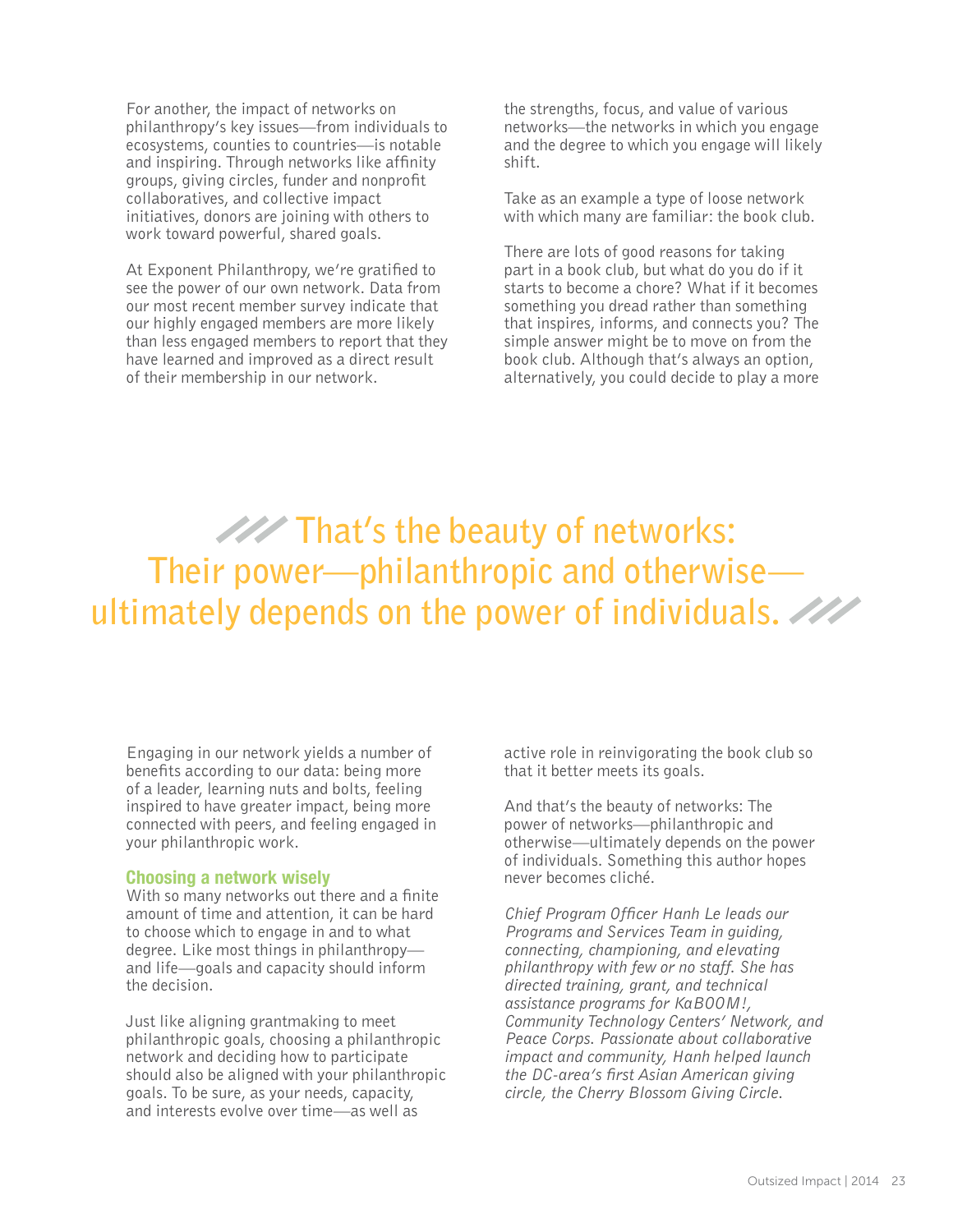## The Way Forward: Find, Fund, and Support Social **Entrepreneurs**



—Bill Draper, Draper Richards Kaplan Foundation

*In this open letter to philanthropists working with few or no staff, venture capitalist turned venture philanthropist Bill Draper outlines an approach to address today's social issues. Just as the best of venture capitalists achieve enormous, outsized impact in their chosen for-profit investments, each of us, as investors in the nonprofit arena, can strive for the same returns. Draper, one of the first to transfer his venture approach to philanthropy, offers a 3-step model and examples of successful investments.* 

t the Draper Richards Kaplan Foundation, we have or<br>singular belief that drives everything we do. We belie<br>that, with early funding and rigorous support, excepti<br>social entrepreneurs tackling some of society's most c<br>probl t the Draper Richards Kaplan Foundation, we have one singular belief that drives everything we do. We believe that, with early funding and rigorous support, exceptional social entrepreneurs tackling some of society's most complex

We've taken this one singular belief, borrowed from our venture capital legacy, and created a unique model, proven over a decade, for working with world-class social entrepreneurs. We find, fund, and support leaders with exceptional promise and impactful ideas that have the potential to scale.

### **A time-tested three-step process**

It's hard work to be sure, but over the past 12 years, we have seen these organizations materially impact the lives of millions.

**Find**—Through exhaustive due diligence on hundreds of potential portfolio opportunities, working in close contact with partners, networks, and institutions crossing the public, private, and non-profit sector, we narrow our focus on a select group of exceptional leaders and organizations.

### Social Venture Partners—a group of 3,000 donors

who invest money, time, and skills in their community's nonprofits—has invested more than \$53.5 million in 685 nonprofits over its 17-year history.

*—socialventurepartners.org*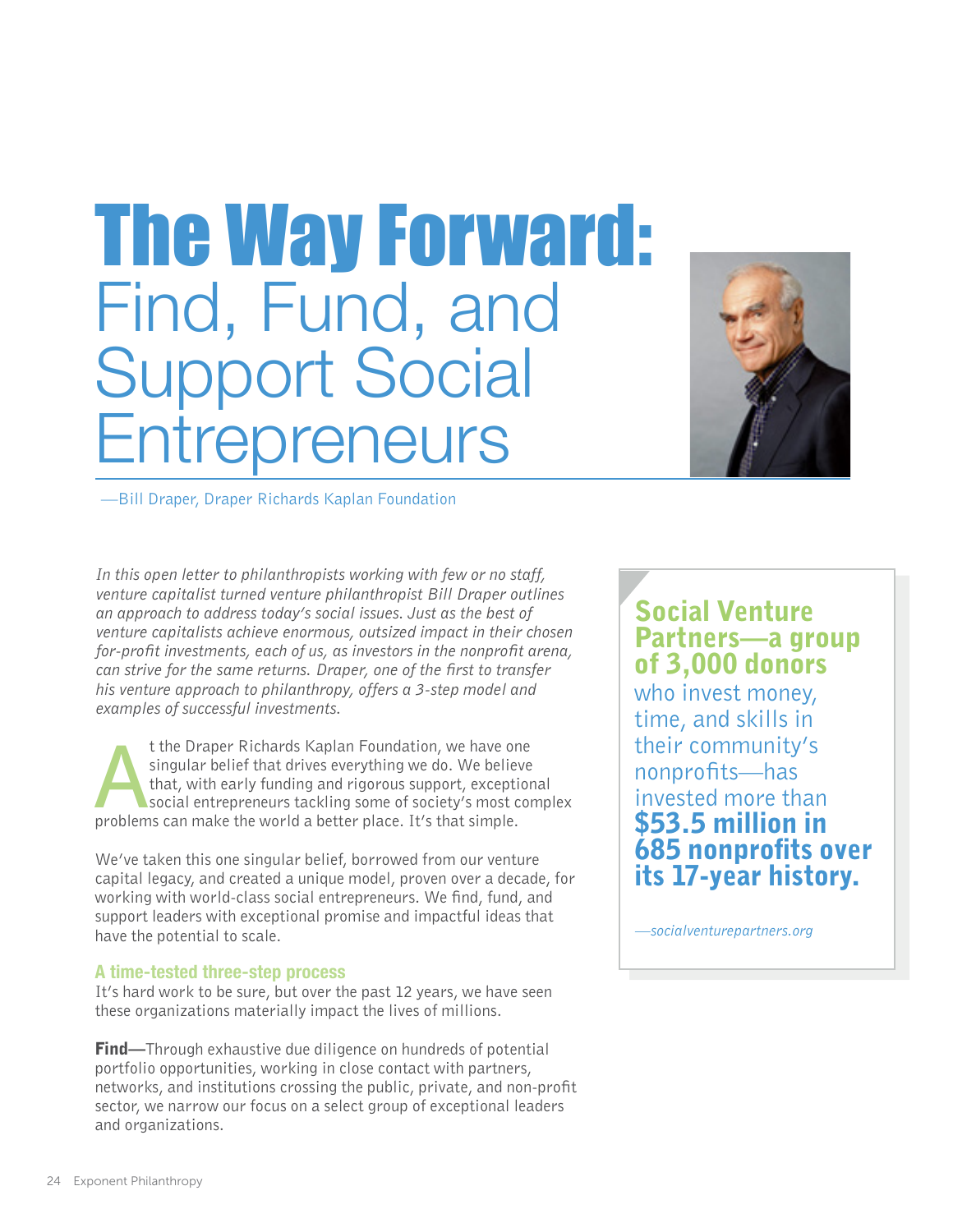**The real difference is in partnering with passionate leaders and giving them rigorous and unrelenting ongoing support to pursue their dreams to change the world and to help them dream even bigger.**

**Fund**—Early on, we recognized two things that drive our funding model: 1) unrestricted capital is the most precious capital that our portfolio companies need to build out their organizations; and 2) multiyear funding, as opposed to a one-time grant, is a critical success factor in helping these great organizations achieve scale.

**Support**—We also have learned that just giving early stage organizations money and checking in periodically isn't enough. Our approach is materially different. We partner with the leaders of these organizations and provide rigorous and unrelenting ongoing support. We take a board seat for 3 years, often serving as the first outside board member. We work day and night with our grantees, opening our networks and contacts to each of these select organizations, facilitating meetings, convening critical resources, and working side by side with each leader to help all reach their full potential and build their organizations to scale.

Since we started in 2002, we have invested in more than 60 social entrepreneurs both domestically and internationally. Since our first dollar was invested in our portfolio companies, our dollars have been leveraged more than 50 times, raising over threequarters of a billion dollars for our portfolio companies who are advancing social good across the globe.

Our portfolio grantees have averaged more than 50% year-over-year growth in revenue over their 3-year grant cycle, and many have achieved multiples of the key impact metrics that they track.

Our early investments speak for themselves:

- Kiva has enabled more than \$550 million in loans to low-income businesses;
- One Acre Fund reached more than 130,000 farm families in 2013 alone and increased their farm income by 50%– 100%;
- Room to Read has helped a staggering 8.8 million children to become more literate;
- VisionSpring has delivered over 1.7 million pairs of eyeglasses to the developing world; and the list goes on and on.

And whereas our legacy investments are impressive, our current portfolio reflects similar innovation and promise, helping to provide critical access to health care, food security, social justice, water and sanitation, transparency and accountability, and shelter. We look forward to partnering with all of you to find, fund, and support social entrepreneurs—and change the world together.

*William H. (Bill) Draper III is one of America's first venture capitalists. He serves as co-chairman of The Draper Richards Kaplan Foundation, which seeks to dramatically improve the lives of people and the world around us through innovative strategies, systems changing approaches, and disrupting technologies. The foundation's goal is to find social entrepreneurs with dynamic ideas and nurture them at the early stages with maximum leverage and total commitment. Learn more at drkfoundation.org.*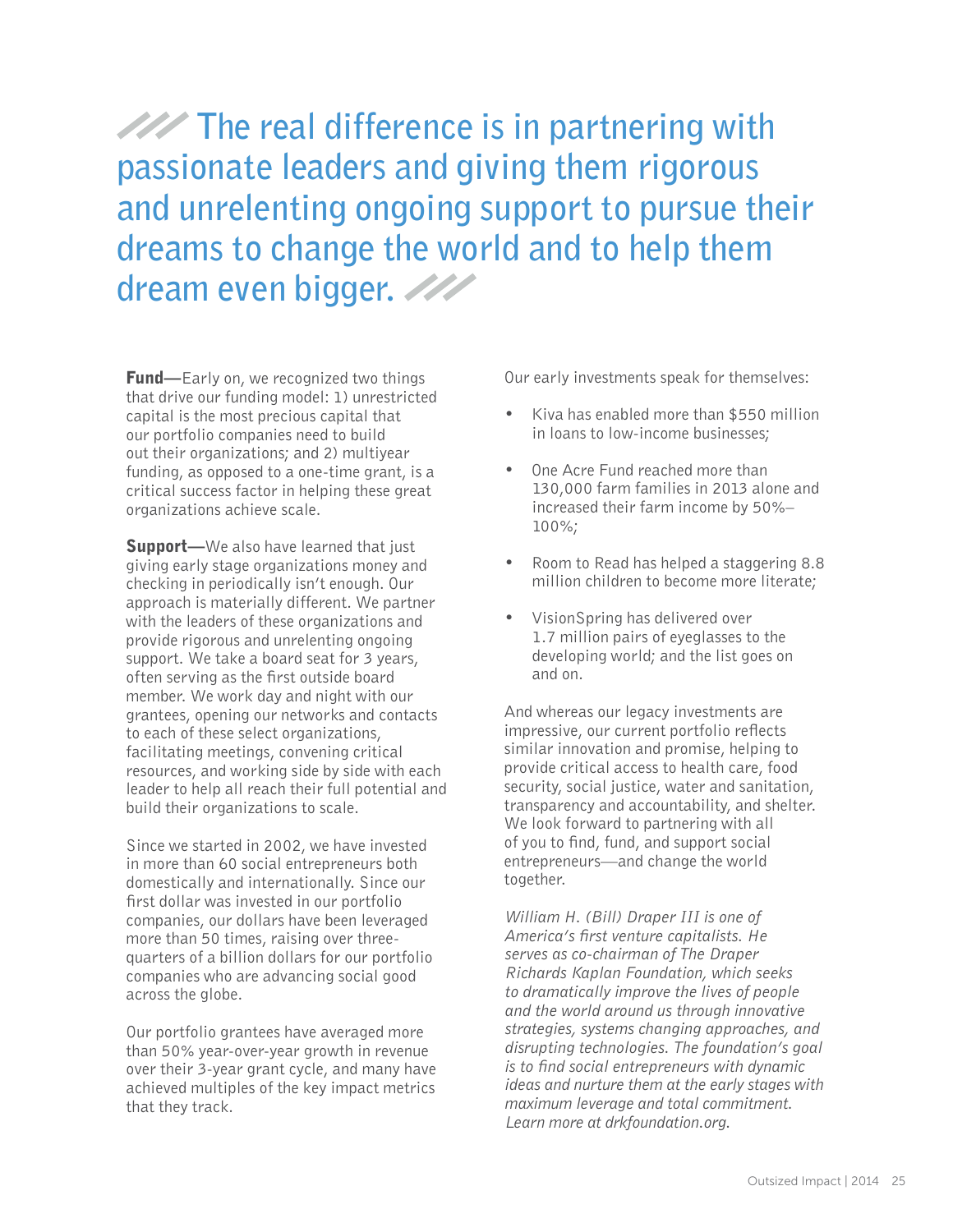# Maximizing Social **Returns Through<br>Impact Investing**

—Jason Baron, U.S. Trust® Head Portfolio Manager of Social Investments, and Jackie VanderBrug, SVP Social Investment Strategist

mpact Investing—the idea that individuals<br>and institutions can align their investments<br>with their values, produce competitive<br>returns, and make a difference on a local an<br>or international scale—has gained significant mpact Investing—the idea that individuals and institutions can align their investments with their values, produce competitive returns, and make a difference on a local and/ ground of late with some arguing that the potential social returns that would result from greater deployment of impact investing strategies could be far greater than those derived from traditional charitable giving.

### **The rationale for impact investing**

Resource constraints, political and demographic trends, and global political and human rights challenges serve to underscore the importance of—if not the imperative for—using impact investing strategies.

Limited philanthropic and government support has proven to be insufficient to address

increasingly complex societal issues. As the multitrillion dollar intergenerational wealth transfer occurs, women and Millennials—both of whom are more inclined to align their investments with their values<sup>1</sup>—are controlling a greater share of assets. At the same time, societal values have shifted toward a greater appreciation of—if not demand for—"non-financial" political and corporate governance practices including positive environmental and social impacts as indicators of good management and performance. And there are more examples from which to learn—whether we relate to the social entrepreneur who goes "all in" when choosing to invest all holdings for social purpose or to a family foundation that starts smaller by socially investing a portion of its endowment.

### **The supply–demand gap**

While interest in the broader engagement of

Institutional Investments & Philanthropic Solutions is part of U.S. Trust, Bank of America Corporation ("U.S. Trust"). U.S. Trust operates through Bank of America, N.A. and other subsidiaries of Bank of America Corporation ("BAC"). Bank of America, N.A., Member FDIC. Banking and fiduciary activities are performed by wholly owned banking affiliates of BAC, including Bank of America, N.A.

Investment products:

| Are Not FDIC Insured | Are Not Bank Guaranteed | <b>May Lose Value</b> |
|----------------------|-------------------------|-----------------------|
|                      |                         |                       |

Bank of America, N.A. makes available investment products sponsored, managed, distributed or provided by companies that are affiliates of BAC or in which BAC has a substantial economic interest, including BofA Global Capital Management.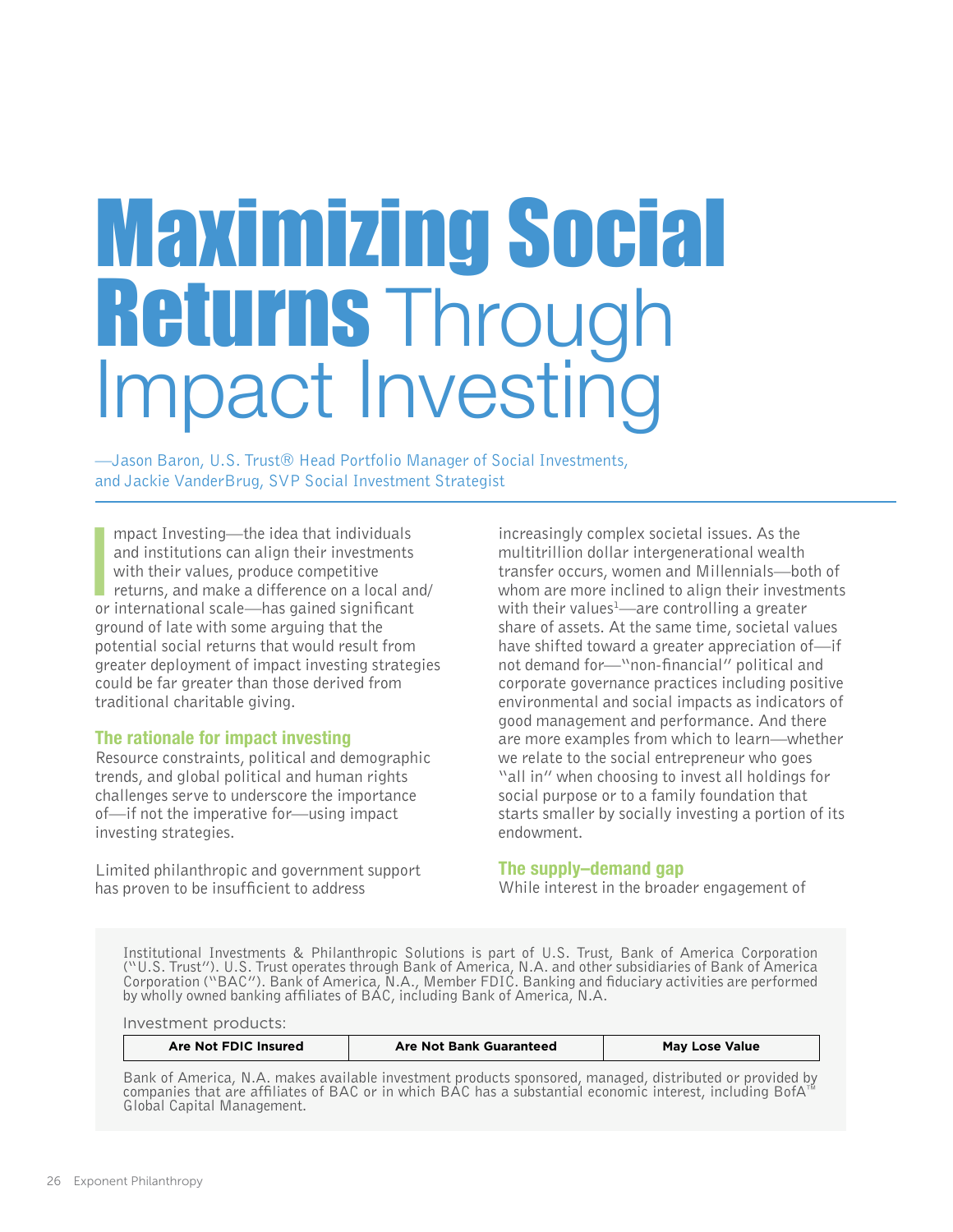| <b>Traditional</b>                                                       | Responsible                                          | <b>Sustainable</b>      | <b>Thematic</b>              | <b>Impact First</b> | Philanthropy |  |  |
|--------------------------------------------------------------------------|------------------------------------------------------|-------------------------|------------------------------|---------------------|--------------|--|--|
| Competitive returns                                                      |                                                      |                         |                              |                     |              |  |  |
| <b>Financial only</b><br>Environmental Social Governance Risk Management |                                                      |                         |                              |                     |              |  |  |
|                                                                          | <b>Environmental Social Governance Opportunities</b> |                         |                              |                     |              |  |  |
|                                                                          |                                                      |                         | <b>High Impact Solutions</b> |                     |              |  |  |
|                                                                          |                                                      | <b>The New Paradigm</b> |                              |                     |              |  |  |
|                                                                          |                                                      |                         |                              |                     |              |  |  |

assets in support of social gains is growing, the availability of quality products that fit within the confines of the investing and regulatory environment is a significant inhibitor. The current "impact first" market is frequently deployed in a private equity general partner/limited partner structure.\* In addition, while the move from traditional social impact funds—which employ negative screens (eliminating investments in tobacco or fossil fuels, for example) thereby limiting the universe of potentially profitable investments—to a more active and demanding approach to social investing is underway, it has been slowed by the fact that the relatively small-sized boutique or specialty firms currently engaged in social investing while innovative, have limited platforms and distribution channels for their investment products.

We are, however, optimistic about the ability of emerging partnerships between charitable endowments, underwriting entities, social finance organizations specializing in measurement, and individuals to produce market demands and structural innovations sufficient to bring this powerful tool to scale. For individual investors, a conversation about personal philanthropic values and goals against the backdrop of the continuum of approaches to integrating mission in investing is a critical first step in deciding how to become a more socially conscious investor. Some begin with increasing social and environmental impact in market rate investments<sup>2</sup>. Others begin from where investments might accelerate mission achievement, regardless of returns. Whatever the approach, impact investors are united in their belief that the economy of the future needs and offers opportunities for doing well and doing good. The value is when this belief moves into concrete action.

- 1 2013 U.S. Trust Wealth & Worth Study (http://newsroom. bankofamerica.com/press-release/global-wealth-andinvestment-management/high-net-worth-investors-refocusgrowth-overlo)
- 2 For example, U.S. Trust's Socially Innovative Investing platform allows the investment product, S2I, to rate companies based on more than 400 characteristics reflecting thoughtful management and potential sources of value — such as pay parity, gender and diversity considerations, and environmental stewardship. The approach is customizable (allowing clients to direct impact) and sophisticated (leverages technologies to avoid unintended concentrations).

The information in this article was obtained from sources considered reliable. Its accuracy or completeness is not guaranteed, and providing of this information should not be deemed an offer or solicitation on our part with respect to the sale or purchase of securities.

Opinions expressed in this article are those of the author(s) and may differ from U.S. Trust and/or Bank of America Corporation and its subsidiaries.

#### **Past performance is no guarantee of future results.**

\*Investments in private equity involve a high degree of risk and therefore should only be undertaken by qualified investors whose financial resources are sufficient to enable them to assume these risks and to bear the loss of all or part of their investment. Investments in private equity include significant risks not otherwise present in public market investments. Furthermore, private equity investors are afforded less regulatory protections than investors in registered public securities.

The information and views are for informational purposes only, and are not intended to address the financial objectives, situation or specific needs of any individual investor. The information presented does not constitute, and should not be construed as, investment advice or recommendations.

This article does not constitute legal, accounting or other professional advice. Although it is intended to be accurate, neither the author nor any other party assumes liability for loss or damage due to reliance on this material.

© 2014 Bank of America Corporation. All rights reserved. ARBNF83J | 06/04/14